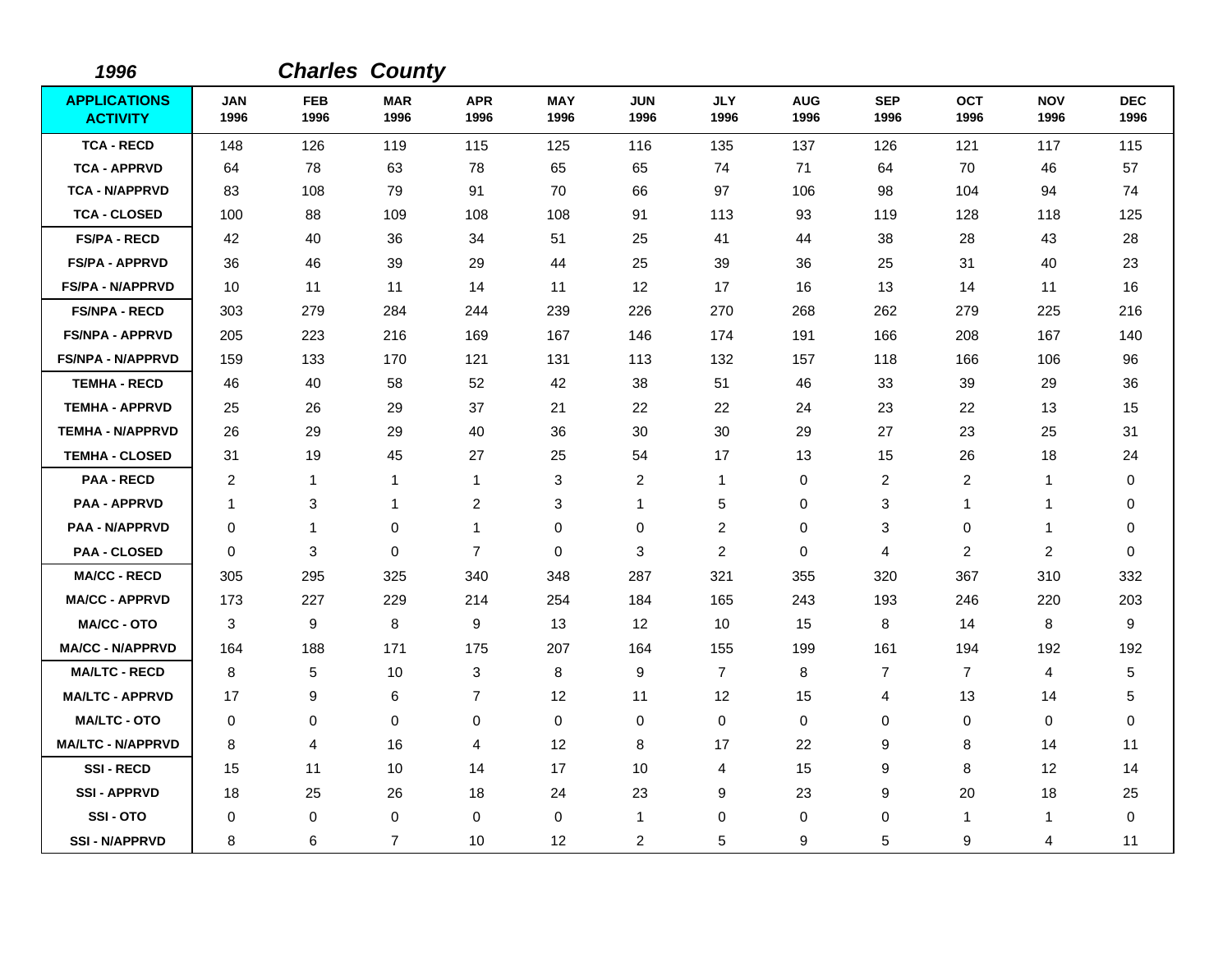| 1996                        |                | <b>Charles County</b> |             |              |                |                |             |            |              |             |              |             |
|-----------------------------|----------------|-----------------------|-------------|--------------|----------------|----------------|-------------|------------|--------------|-------------|--------------|-------------|
| <b>CASELOAD</b>             | <b>JAN</b>     | <b>FEB</b>            | <b>MAR</b>  | <b>APR</b>   | <b>MAY</b>     | <b>JUN</b>     | <b>JLY</b>  | <b>AUG</b> | <b>SEP</b>   | <b>OCT</b>  | <b>NOV</b>   | <b>DEC</b>  |
| <b>COUNTS</b>               | 1996           | 1996                  | 1996        | 1996         | 1996           | 1996           | 1996        | 1996       | 1996         | 1996        | 1996         | 1996        |
| <b>TCA - CASE/PAID</b>      | 1,427          | 1,429                 | 1.409       | 1,388        | 1,349          | 1.343          | 1,302       | 1,301      | 1.249        | 1,198       | 1,135        | 1,070       |
| <b>TCA - ADULT/RECIP</b>    | 1,377          | 1,382                 | 1,357       | 1,334        | 1,294          | 1,288          | 1,232       | 1,237      | 1.183        | 1,126       | 1,065        | 985         |
| <b>TCA - CHILD/RECIP</b>    | 2,681          | 2,683                 | 2,634       | 2,601        | 2,531          | 2,530          | 2,433       | 2,466      | 2,370        | 2,273       | 2,184        | 2,077       |
| <b>TCA - TOTAL/RECIP</b>    | 4,058          | 4,065                 | 3,991       | 3,935        | 3,825          | 3,818          | 3,665       | 3,703      | 3,553        | 3,399       | 3,249        | 3,062       |
| <b>TCA - NET/EXPEND</b>     | \$458,156      | \$460,798             | \$454,423   | \$440,568    | \$425,972      | \$424,172      | \$408,368   | \$409,224  | \$397,372    | \$373,938   | \$357,004    | \$335,016   |
| <b>FS/PA - H/HOLD CERT</b>  | 1,789          | 1,797                 | 1,780       | 1,778        | 1,799          | 1,778          | 1,731       | 1,727      | 1,694        | 1,638       | 1,620        | 1,529       |
| FS/PA - H/HOLD PART         | 1,788          | 1,793                 | 1,780       | 1,778        | 1,795          | 1,776          | 1,729       | 1,725      | 1,692        | 1,636       | 1,618        | 1,528       |
| <b>FS/PA - INDVD PART</b>   | 4,219          | 4,213                 | 4,168       | 4,122        | 4,108          | 4,071          | 3,915       | 3,917      | 3,826        | 3,654       | 3,581        | 3,332       |
| <b>FS/NPA - H/HOLD CERT</b> | 1,650          | 1,656                 | 1,727       | 1,708        | 1,680          | 1,673          | 1,702       | 1,725      | 1,719        | 1,788       | 1,815        | 1,869       |
| <b>FS/NPA - H/HOLD PART</b> | 1,643          | 1,637                 | 1,715       | 1,699        | 1,666          | 1,668          | 1,697       | 1,720      | 1,708        | 1,777       | 1,811        | 1,863       |
| <b>FS/NPA - INDVD PART</b>  | 3,786          | 3,812                 | 3,923       | 3,868        | 3,865          | 3,895          | 4,026       | 4,125      | 4,115        | 4,294       | 4,401        | 4,535       |
| <b>FS/TOTAL - ISSUED</b>    | \$642,115      | \$641,287             | \$651.749   | \$639,452    | \$637,471      | \$633,535      | \$633,166   | \$642,955  | \$630,098    | \$642,874   | \$629,125    | \$620,253   |
| <b>GPA/PW - CASE/PAID</b>   | 15             | 13                    | 9           | 15           | 9              | $\overline{7}$ | 11          | 8          | 8            | 6           | 5            | 6           |
| <b>TEMHA - CASE/PAID</b>    | 25             | 145                   | 191         | 214          | 254            | 207            | 226         | 232        | 250          | 237         | 238          | 234         |
| <b>TEMHA - RECIP</b>        | 25             | 136                   | 172         | 204          | 210            | 207            | 225         | 232        | 245          | 235         | 235          | 229         |
| <b>TEMHA - NET/EXPEND</b>   | (\$13,268)     | (\$3,041)             | (\$33,665)  | (\$21,900)   | \$133,762      | \$11,201       | \$17,707    | (\$24,936) | \$16,451     | \$24,410    | (\$9,142)    | (\$11,453)  |
| <b>PAA - CASE/PAID</b>      | 62             | 62                    | 59          | 55           | 54             | 52             | 54          | 54         | 52           | 52          | 51           | 51          |
| <b>PAA - RECIP</b>          | 62             | 62                    | 59          | 55           | 54             | 52             | 54          | 54         | 52           | 52          | 51           | 51          |
| <b>PAA - NET/EXPEND</b>     | \$26,394       | \$17,827              | \$17,877    | \$17,014     | \$18,387       | \$17,712       | \$20,420    | \$20,816   | \$20,701     | \$22,564    | \$20,827     | \$20,565    |
| <b>MA\CC - CUC</b>          | 1,790          | 1,916                 | 1,832       | 1,962        | 1,892          | 1,990          | 1,879       | 1,933      | 2,076        | 2,007       | 2,191        | 2,109       |
| <b>MA\CC - SPEND DOWN</b>   | 39             | 49                    | 45          | 60           | 43             | 51             | 41          | 38         | 45           | 44          | 54           | 36          |
| <b>MA\LTC - CUC</b>         | 314            | 321                   | 312         | 307          | 298            | 298            | 293         | 291        | 295          | 296         | 299          | 293         |
| <b>MAILTC - SPEND DOWN</b>  | $\mathbf 0$    | $\mathbf 0$           | 0           | $\mathbf 0$  | $\mathbf 0$    | $\mathbf 0$    | $\mathbf 0$ | 0          | $\mathbf 0$  | $\mathbf 0$ | $\mathbf 0$  | $\mathbf 0$ |
| SSI-CUC                     | 1,260          | 1,285                 | 1,291       | 1,296        | 1,301          | 1,309          | 1,300       | 1,315      | 1,320        | 1,316       | 1,329        | 1,344       |
| <b>TCA - RECONS</b>         | 190            | 187                   | 199         | 184          | 191            | 171            | 185         | 153        | 178          | 148         | 138          | 114         |
| <b>PAA - RECONS</b>         | $\mathbf 0$    | $\mathbf{1}$          | $\mathbf 0$ | $\mathbf{1}$ | $\overline{2}$ | $\mathbf 0$    | 2           | 0          | $\mathbf 0$  | $\mathbf 0$ | $\mathbf{1}$ | $\mathbf 0$ |
| <b>PA/FS - RECONS</b>       | 252            | 260                   | 260         | 240          | 264            | 234            | 247         | 207        | 243          | 207         | 226          | 194         |
| <b>NPA/FS - RECONS</b>      | 174            | 192                   | 178         | 173          | 189            | 164            | 157         | 174        | 188          | 182         | 188          | 173         |
| <b>MA/CC - RECONS</b>       | 141            | 157                   | 156         | 173          | 157            | 143            | 167         | 130        | 172          | 173         | 145          | 138         |
| <b>MA/LTC - RECONS</b>      | $\overline{2}$ | 5                     | 5           | 6            | 4              | $\mathbf{1}$   | 5           | 6          | $\mathbf{2}$ | 5           | 3            | 3           |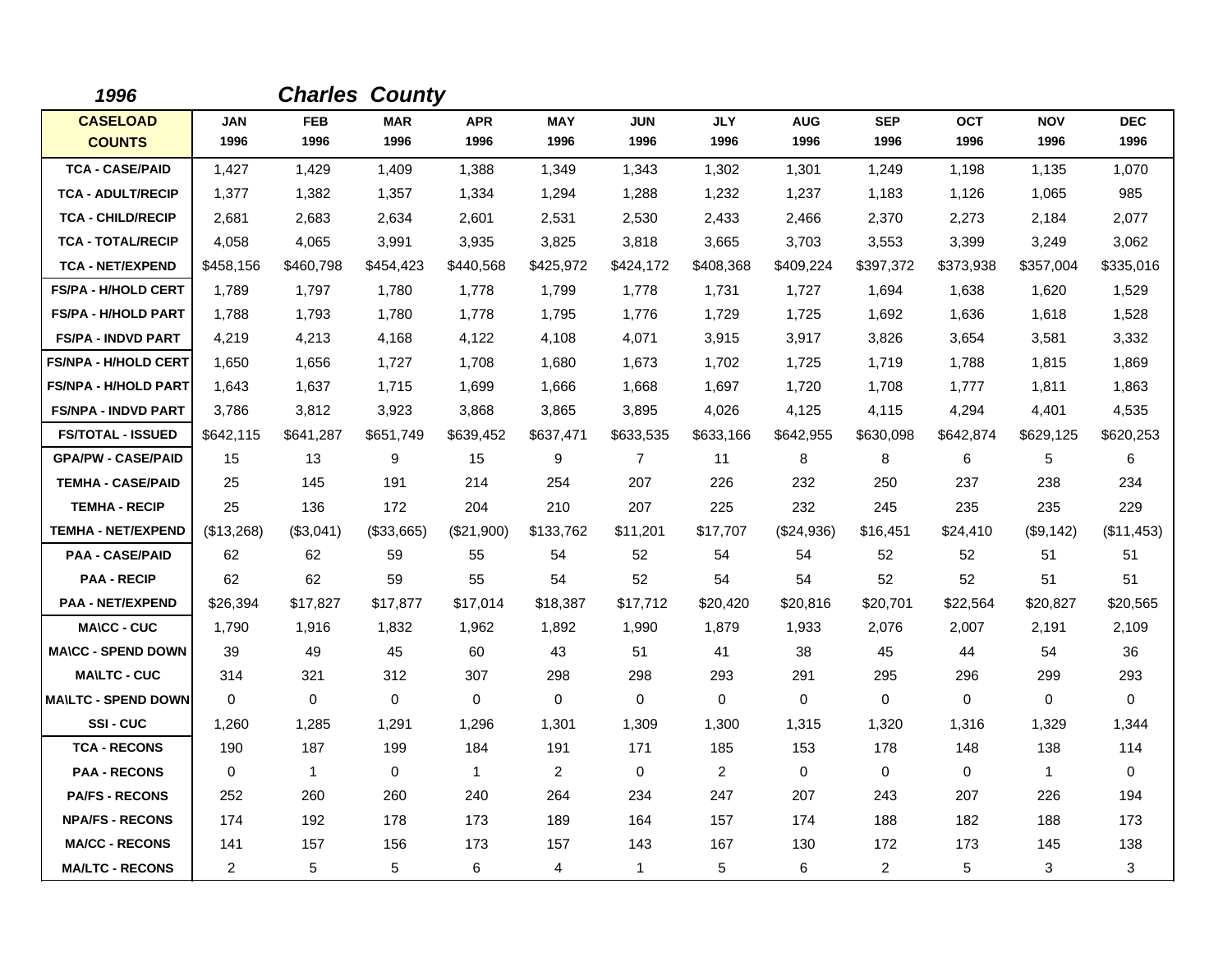| 1997                                   |                    |                    | <b>Charles County</b> |                    |                    |                    |                    |                    |                    |                    |                    |                    |
|----------------------------------------|--------------------|--------------------|-----------------------|--------------------|--------------------|--------------------|--------------------|--------------------|--------------------|--------------------|--------------------|--------------------|
| <b>APPLICATIONS</b><br><b>ACTIVITY</b> | <b>JAN</b><br>1997 | <b>FEB</b><br>1997 | <b>MAR</b><br>1997    | <b>APR</b><br>1997 | <b>MAY</b><br>1997 | <b>JUN</b><br>1997 | <b>JLY</b><br>1997 | <b>AUG</b><br>1997 | <b>SEP</b><br>1997 | <b>OCT</b><br>1997 | <b>NOV</b><br>1997 | <b>DEC</b><br>1997 |
| <b>TCA - RECD</b>                      | 138                | 120                | 113                   | 123                | 132                | 118                | 136                | 142                | 109                | 109                | 97                 | 102                |
| <b>TCA - APPRVD</b>                    | 56                 | 57                 | 47                    | 62                 | 61                 | 39                 | 51                 | 43                 | 57                 | 58                 | 43                 | 46                 |
| <b>TCA - N/APPRVD</b>                  | 77                 | 89                 | 91                    | 88                 | 81                 | 89                 | 105                | 99                 | 89                 | 77                 | 52                 | 93                 |
| <b>TCA - CLOSED</b>                    | 113                | 123                | 108                   | 125                | 96                 | 91                 | 92                 | 83                 | 72                 | 97                 | 82                 | 62                 |
| <b>FS/PA - RECD</b>                    | 47                 | 37                 | 44                    | 32                 | 33                 | 26                 | 32                 | 26                 | 30                 | 41                 | 38                 | 23                 |
| <b>FS/PA - APPRVD</b>                  | 32                 | 33                 | 28                    | 28                 | 29                 | 17                 | 29                 | 18                 | 25                 | 43                 | 30                 | 26                 |
| <b>FS/PA - N/APPRVD</b>                | 9                  | 12                 | 11                    | 14                 | 13                 | 15                 | 9                  | 6                  | 8                  | 12                 | 6                  | 8                  |
| <b>FS/NPA - RECD</b>                   | 293                | 238                | 207                   | 240                | 235                | 222                | 277                | 233                | 251                | 249                | 244                | 215                |
| <b>FS/NPA - APPRVD</b>                 | 182                | 172                | 144                   | 146                | 150                | 144                | 157                | 140                | 144                | 184                | 140                | 161                |
| <b>FS/NPA - N/APPRVD</b>               | 109                | 106                | 102                   | 108                | 116                | 109                | 129                | 136                | 103                | 131                | 99                 | 135                |
| <b>TEMHA - RECD</b>                    | 53                 | 67                 | 50                    | 47                 | 38                 | 38                 | 48                 | 38                 | 36                 | 39                 | 39                 | 38                 |
| <b>TEMHA - APPRVD</b>                  | 24                 | 25                 | 34                    | 31                 | 16                 | 18                 | 20                 | 19                 | 16                 | 27                 | 21                 | 29                 |
| <b>TEMHA - N/APPRVD</b>                | 22                 | 30                 | 51                    | 41                 | 29                 | 24                 | 31                 | 31                 | 28                 | 30                 | 23                 | 26                 |
| <b>TEMHA - CLOSED</b>                  | 35                 | 15                 | 21                    | 29                 | 29                 | 30                 | 28                 | 21                 | 17                 | 21                 | 34                 | 27                 |
| <b>PAA - RECD</b>                      | $\Omega$           | $\mathbf{1}$       | 0                     | 0                  | $\mathbf{1}$       | $\mathbf{1}$       | $\mathbf{1}$       | 1                  | $\mathbf 0$        | 3                  | 0                  | 3                  |
| <b>PAA - APPRVD</b>                    | 0                  | $\mathbf{1}$       | 0                     | 0                  | $\mathbf{1}$       | 3                  | 2                  | $\overline{c}$     | $\overline{2}$     | $\overline{c}$     | $\overline{2}$     | 4                  |
| <b>PAA - N/APPRVD</b>                  | 0                  | 0                  | 0                     | 0                  | 0                  | $\mathbf{1}$       | 0                  | 0                  | $\mathbf 0$        | 0                  | 2                  | 0                  |
| <b>PAA - CLOSED</b>                    | 5                  | $\overline{2}$     | 0                     | 3                  | 2                  | $\mathbf{1}$       | 3                  | 2                  | $\mathbf{1}$       | $\mathbf{1}$       | $\overline{2}$     | $\overline{c}$     |
| <b>MA/CC - RECD</b>                    | 360                | 340                | 346                   | 360                | 348                | 384                | 425                | 394                | 385                | 438                | 387                | 399                |
| <b>MA/CC - APPRVD</b>                  | 184                | 235                | 272                   | 266                | 262                | 236                | 205                | 283                | 237                | 306                | 232                | 269                |
| <b>MA/CC - OTO</b>                     | 3                  | 6                  | $\overline{7}$        | 6                  | 12                 | $\overline{2}$     | $\overline{c}$     | 5                  | 10                 | 8                  | $\mathbf{1}$       | 3                  |
| <b>MA/CC - N/APPRVD</b>                | 157                | 217                | 197                   | 212                | 238                | 191                | 243                | 261                | 182                | 258                | 181                | 223                |
| <b>MA/LTC - RECD</b>                   | 9                  | $12 \,$            | 13                    | 15                 | 16                 | 10                 | 9                  | 9                  | 12                 | 13                 | $\overline{7}$     | 10                 |
| <b>MA/LTC - APPRVD</b>                 | 9                  | 9                  | 10                    | 10                 | 11                 | 9                  | 10                 | 12                 | 16                 | 21                 | 8                  | 19                 |
| <b>MA/LTC - OTO</b>                    | 0                  | 0                  | 0                     | 0                  | $\mathbf 0$        | $\pmb{0}$          | $\mathbf 0$        | 0                  | $\mathbf 0$        | 0                  | $\mathbf 0$        | 0                  |
| <b>MA/LTC - N/APPRVD</b>               | 8                  | 5                  | 19                    | 18                 | 22                 | 16                 | 12                 | 14                 | 17                 | 20                 | 15                 | 16                 |
| <b>SSI-RECD</b>                        | $\overline{7}$     | 5                  | 5                     | $12 \overline{ }$  | 5                  | 17                 | 6                  | 12                 | 10                 | 9                  | $\overline{7}$     | $\overline{7}$     |
| <b>SSI-APPRVD</b>                      | 8                  | 9                  | 29                    | 30                 | 19                 | 24                 | 16                 | 21                 | 16                 | 20                 | 13                 | 25                 |
| SSI-OTO                                | 0                  | 0                  | $\mathbf{1}$          | 0                  | $\overline{1}$     | $\mathbf{1}$       | 0                  | 0                  | $\mathbf 1$        | 0                  | $\mathbf 0$        | 0                  |
| <b>SSI-N/APPRVD</b>                    | 3                  | 3                  | 17                    | 12                 | 14                 | 8                  | 11                 | 12                 | $\overline{7}$     | 9                  | 6                  | 6                  |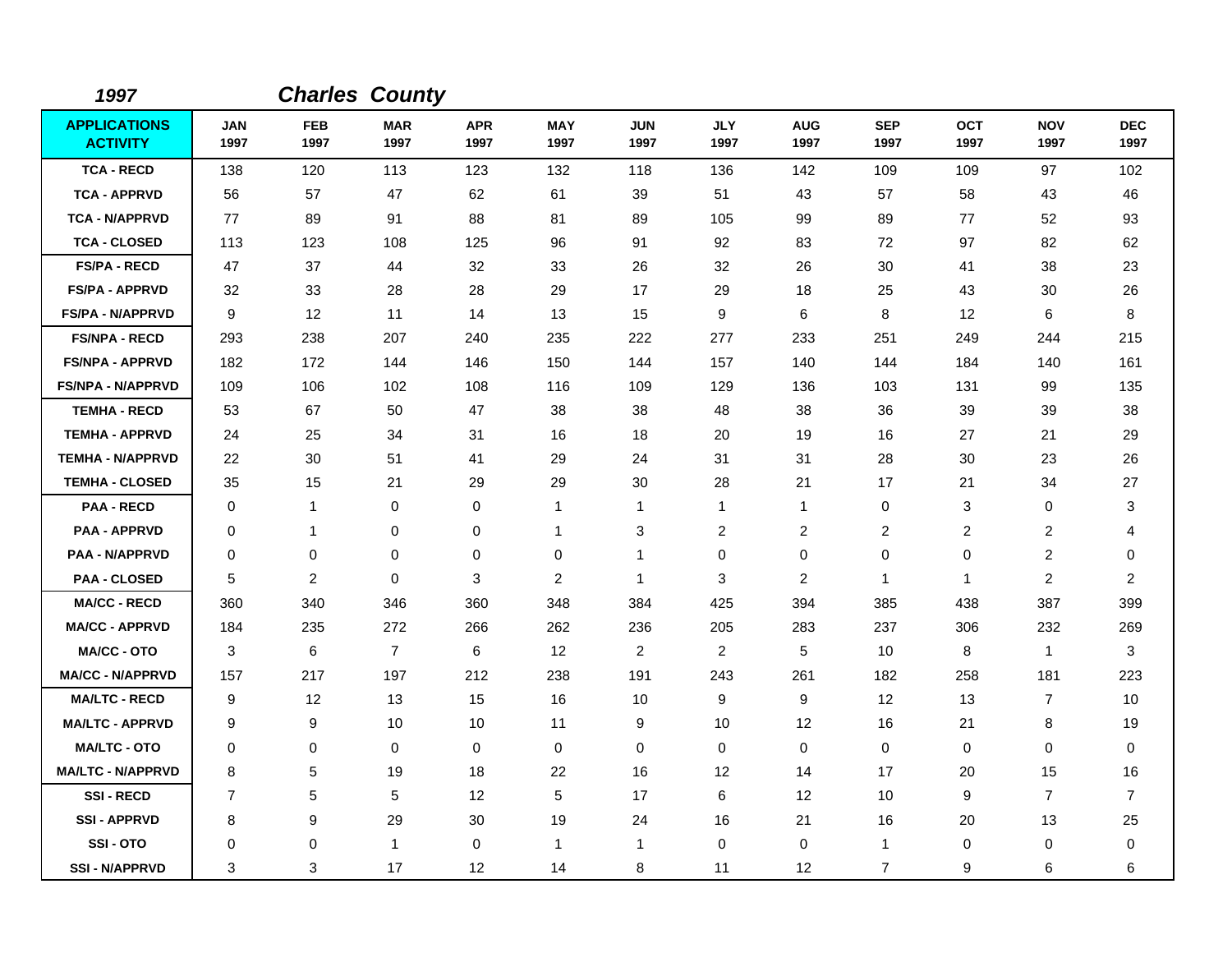| 1997                             |                    | <b>Charles County</b> |                    |                    |                    |                    |                    |                    |                    |                    |                    |                    |
|----------------------------------|--------------------|-----------------------|--------------------|--------------------|--------------------|--------------------|--------------------|--------------------|--------------------|--------------------|--------------------|--------------------|
| <b>CASELOAD</b><br><b>COUNTS</b> | <b>JAN</b><br>1997 | <b>FEB</b><br>1997    | <b>MAR</b><br>1997 | <b>APR</b><br>1997 | <b>MAY</b><br>1997 | <b>JUN</b><br>1997 | <b>JLY</b><br>1997 | <b>AUG</b><br>1997 | <b>SEP</b><br>1997 | <b>OCT</b><br>1997 | <b>NOV</b><br>1997 | <b>DEC</b><br>1997 |
| <b>TCA - CASE/PAID</b>           | 1,024              | 969                   | 919                | 871                | 842                | 800                | 774                | 743                | 743                | 727                | 698                | 688                |
| <b>TCA - ADULT/RECIP</b>         | 955                | 921                   | 862                | 807                | 769                | 702                | 713                | 669                | 669                | 648                | 639                | 614                |
| <b>TCA - CHILD/RECIP</b>         | 2,040              | 1,931                 | 1,823              | 1,718              | 1,683              | 1,561              | 1,571              | 1,477              | 1,476              | 1,413              | 1,402              | 1,393              |
| <b>TCA - TOTAL/RECIP</b>         | 2,995              | 2,852                 | 2,685              | 2,525              | 2,452              | 2,263              | 2,284              | 2,146              | 2,145              | 2,061              | 2,041              | 2,007              |
| <b>TCA - NET/EXPEND</b>          | \$321,387          | \$307,011             | \$292,569          | \$284,285          | \$274,247          | \$256,990          | \$254,241          | \$238,993          | \$235,932          | \$237,585          | \$227,928          | \$240,920          |
| FS/PA - H/HOLD CERT              | 1,473              | 1,413                 | 1,380              | 1,345              | 1,327              | 1,293              | 1,288              | 1,250              | 1,228              | 1,214              | 1,194              | 1,174              |
| <b>FS/PA - H/HOLD PART</b>       | 1,472              | 1,411                 | 1,379              | 1,344              | 1,326              | 1,293              | 1,288              | 1,248              | 1,227              | 1,214              | 1,194              | 1,172              |
| <b>FS/PA - INDVD PART</b>        | 3,188              | 3,003                 | 2,883              | 2,785              | 2,676              | 2,607              | 2,612              | 2,493              | 2,400              | 2,365              | 2,313              | 2,277              |
| <b>FS/NPA - H/HOLD CERT</b>      | 1,892              | 1,897                 | 1,897              | 1,870              | 1,865              | 1,882              | 1,870              | 1,896              | 1,910              | 1,924              | 1,898              | 1,910              |
| <b>FS/NPA - H/HOLD PART</b>      | 1,881              | 1,892                 | 1,892              | 1,858              | 1,859              | 1,875              | 1,861              | 1,891              | 1,902              | 1,914              | 1,889              | 1,900              |
| <b>FS/NPA - INDVD PART</b>       | 4,596              | 4,680                 | 4.768              | 4,730              | 4,822              | 4,883              | 4,845              | 4,930              | 4,963              | 4,999              | 4,934              | 4,977              |
| <b>FS/TOTAL - ISSUED</b>         | \$606,982          | \$595,400             | \$590,933          | \$573,362          | \$566,146          | \$563,073          | \$553,453          | \$551,453          | \$549,389          | \$559,175          | \$542,172          | \$541,221          |
| <b>GPA/PW - CASE/PAID</b>        | 3                  | 3                     | $\overline{7}$     | 10                 | 11                 | $\overline{7}$     | $\overline{c}$     | 1                  | 0                  | 0                  | $\mathbf 0$        | 0                  |
| <b>TEMHA - CASE/PAID</b>         | 225                | 240                   | 276                | 265                | 247                | 226                | 229                | 226                | 223                | 235                | 221                | 225                |
| <b>TEMHA - RECIP</b>             | 225                | 239                   | 273                | 263                | 243                | 225                | 229                | 225                | 221                | 234                | 219                | 221                |
| <b>TEMHA - NET/EXPEND</b>        | \$104,538          | \$22,699              | $-$11,823$         | $-$71,429$         | -\$274             | \$9,024            | $-$11,119$         | \$47,367           | \$14,611           | \$203,974          | \$42,312           | $-$9,807$          |
| <b>PAA - CASE/PAID</b>           | 46                 | 45                    | 45                 | 42                 | 42                 | 45                 | 43                 | 44                 | 48                 | 44                 | 43                 | 47                 |
| <b>PAA - RECIP</b>               | 46                 | 45                    | 45                 | 42                 | 42                 | 45                 | 43                 | 44                 | 48                 | 44                 | 43                 | 47                 |
| <b>PAA - NET/EXPEND</b>          | \$19,284           | \$18,898              | \$18,894           | \$16,747           | \$15,638           | \$18,194           | \$18,782           | \$19,658           | \$18,966           | \$20,182           | \$20,222           | \$21,434           |
| <b>MA\CC - CUC</b>               | 2,115              | 2,276                 | 2,243              | 2,402              | 2,355              | 2,504              | 2,418              | 2,509              | 2,654              | 2,559              | 2,741              | 2,573              |
| <b>MA\CC - SPEND DOWN</b>        | 31                 | 43                    | 32                 | 47                 | 40                 | 53                 | 45                 | 37                 | 50                 | 47                 | 52                 | 31                 |
| <b>MAILTC - CUC</b>              | 286                | 288                   | 283                | 286                | 281                | 286                | 287                | 286                | 295                | 301                | 303                | 314                |
| <b>MAILTC - SPEND DOWN</b>       | $\Omega$           | $\Omega$              | $\Omega$           | $\Omega$           | $\Omega$           | $\Omega$           | $\Omega$           | 0                  | $\Omega$           | 0                  | $\Omega$           | 0                  |
| SSI-CUC                          | 1,339              | 1,334                 | 1,348              | 1,375              | 1,382              | 1,392              | 1,385              | 1,385              | 1,394              | 1,401              | 1,401              | 1,412              |
| <b>TCA - RECONS</b>              | 137                | 141                   | 66                 | 17                 | 16                 | $12 \overline{ }$  | 25                 | 67                 | 56                 | 76                 | 55                 | 44                 |
| <b>PAA - RECONS</b>              | $\Omega$           | $\mathbf{1}$          | $\Omega$           | $\mathbf{1}$       | $\mathbf{1}$       | $\mathbf{1}$       | $\Omega$           | $\mathbf{1}$       | $\Omega$           | $\mathbf{1}$       | $\Omega$           | $\Omega$           |
| <b>PA/FS - RECONS</b>            | 221                | 204                   | 132                | 90                 | 81                 | 74                 | 88                 | 119                | 103                | 114                | 118                | 130                |
| <b>NPA/FS - RECONS</b>           | 191                | 190                   | 181                | 155                | 132                | 119                | 119                | 151                | 129                | 153                | 147                | 146                |
| <b>MA/CC - RECONS</b>            | 155                | 178                   | 142                | 141                | 132                | 131                | 171                | 155                | 145                | 169                | 116                | 176                |
| <b>MA/LTC - RECONS</b>           | 5                  | $\overline{7}$        | $\overline{c}$     | 3                  | 6                  | 4                  | $\overline{7}$     | 5                  | $\mathbf{1}$       | 5                  | 0                  | 6                  |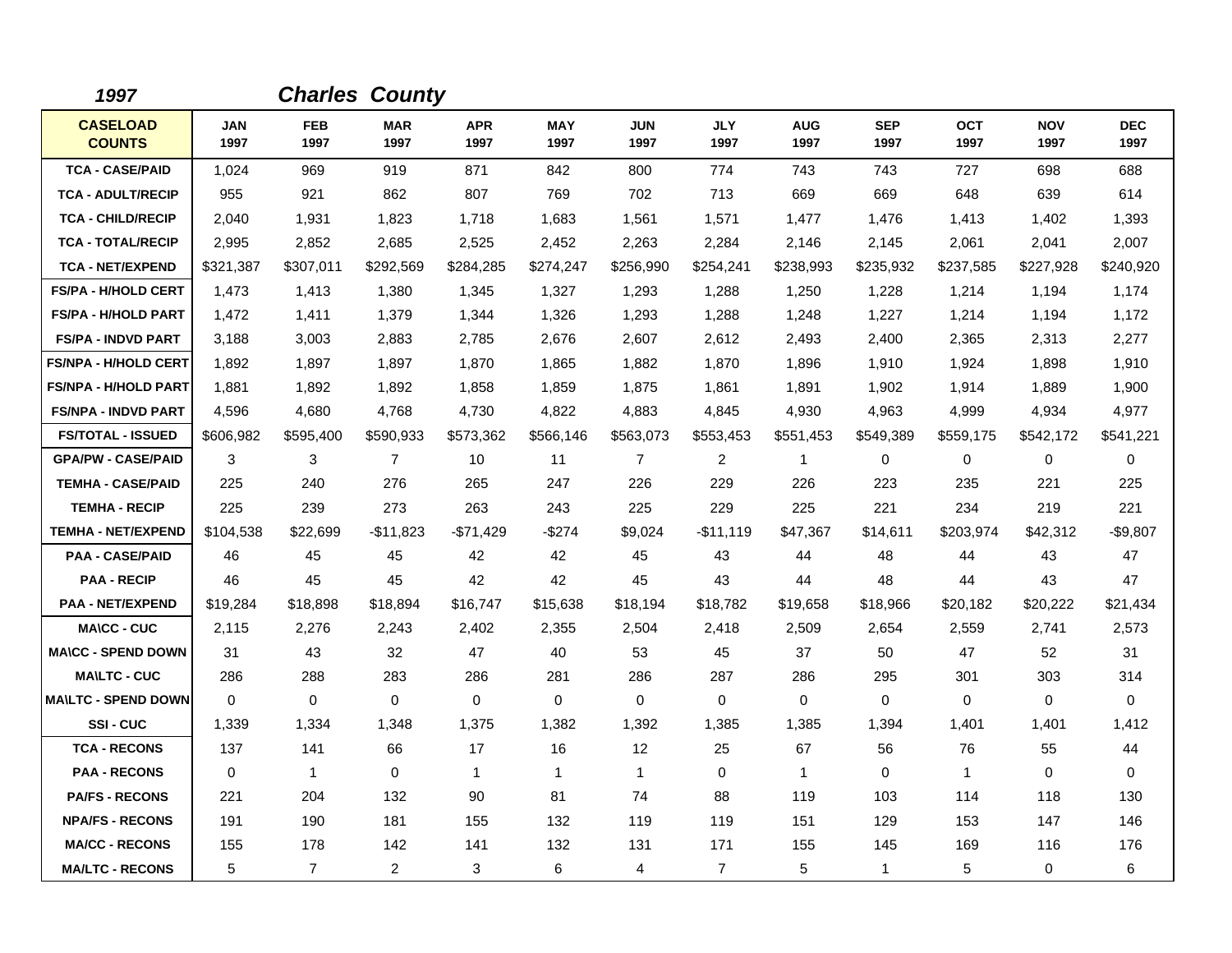| 1998                                   |                    |                    | <b>Charles County</b> |                    |                    |                    |                    |                    |                    |                    |                    |                         |
|----------------------------------------|--------------------|--------------------|-----------------------|--------------------|--------------------|--------------------|--------------------|--------------------|--------------------|--------------------|--------------------|-------------------------|
| <b>APPLICATIONS</b><br><b>ACTIVITY</b> | <b>JAN</b><br>1998 | <b>FEB</b><br>1998 | <b>MAR</b><br>1998    | <b>APR</b><br>1998 | <b>MAY</b><br>1998 | <b>JUN</b><br>1998 | <b>JLY</b><br>1998 | <b>AUG</b><br>1998 | <b>SEP</b><br>1998 | <b>OCT</b><br>1998 | <b>NOV</b><br>1998 | <b>DEC</b><br>1998      |
| <b>TCA - RECD</b>                      | 124                | 102                | 107                   | 96                 | 102                | 109                | 120                | 92                 | 75                 | 108                | 54                 | 88                      |
| <b>TCA - APPRVD</b>                    | 42                 | 50                 | 34                    | 37                 | 44                 | 37                 | 30                 | 26                 | 30                 | 46                 | 34                 | 52                      |
| <b>TCA - N/APPRVD</b>                  | 65                 | 76                 | 76                    | 89                 | 72                 | 56                 | 78                 | 80                 | 89                 | 66                 | 55                 | 74                      |
| <b>TCA - CLOSED</b>                    | 88                 | 76                 | 73                    | 63                 | 55                 | 74                 | 74                 | 79                 | 57                 | 91                 | 64                 | 61                      |
| <b>FS/PA - RECD</b>                    | 35                 | 32                 | 33                    | 31                 | 33                 | 24                 | 23                 | 22                 | 38                 | 50                 | 39                 | 41                      |
| <b>FS/PA - APPRVD</b>                  | 26                 | 29                 | 23                    | 31                 | 27                 | 19                 | 15                 | 23                 | 24                 | 39                 | 30                 | 53                      |
| <b>FS/PA - N/APPRVD</b>                | 9                  | 10                 | 9                     | 5                  | 12                 | $\overline{4}$     | 12                 | 6                  | 9                  | 13                 | 11                 | 21                      |
| <b>FS/NPA - RECD</b>                   | 274                | 219                | 247                   | 219                | 225                | 195                | 280                | 247                | 251                | 337                | 224                | 240                     |
| <b>FS/NPA - APPRVD</b>                 | 147                | 157                | 152                   | 165                | 144                | 114                | 126                | 123                | 133                | 213                | 146                | 200                     |
| <b>FS/NPA - N/APPRVD</b>               | 105                | 99                 | 118                   | 121                | 120                | 96                 | 261                | 118                | 178                | 161                | 120                | 175                     |
| <b>TEMHA - RECD</b>                    | 47                 | 41                 | 47                    | 31                 | 29                 | 33                 | 33                 | 33                 | 33                 | 42                 | 34                 | 33                      |
| <b>TEMHA - APPRVD</b>                  | 18                 | 20                 | 17                    | 17                 | 11                 | 17                 | 14                 | 12                 | 14                 | 16                 | 11                 | 28                      |
| <b>TEMHA - N/APPRVD</b>                | 16                 | 24                 | 35                    | 36                 | 24                 | 17                 | 21                 | 17                 | 33                 | 34                 | 24                 | 38                      |
| <b>TEMHA - CLOSED</b>                  | 49                 | 22                 | 21                    | 23                 | 32                 | 22                 | 18                 | 23                 | 18                 | 12                 | 26                 | 10                      |
| <b>PAA - RECD</b>                      | $\mathbf{1}$       | 3                  | 2                     | 0                  | 0                  | $\mathbf{1}$       | 0                  | 0                  | 0                  | 0                  | $\mathbf{1}$       | 1                       |
| <b>PAA - APPRVD</b>                    | 0                  | 1                  | 0                     | $\overline{c}$     | $\overline{c}$     | $\mathbf{1}$       | 1                  | 0                  | $\mathbf 1$        | 0                  | $\mathbf{1}$       | $\overline{\mathbf{c}}$ |
| <b>PAA - N/APPRVD</b>                  | 0                  | 0                  | 1                     | 0                  | 0                  | 0                  | 0                  | 0                  | 0                  | 0                  | 0                  | 1                       |
| <b>PAA - CLOSED</b>                    | 1                  | 1                  | 4                     | $\overline{2}$     | $\mathbf 0$        | $\Omega$           | $\mathbf{1}$       | $\overline{2}$     | $\mathbf 1$        | 0                  | $\mathbf 0$        | $\overline{c}$          |
| <b>MA/CC - RECD</b>                    | 422                | 380                | 405                   | 398                | 385                | 403                | 421                | 401                | 365                | 457                | 364                | 395                     |
| <b>MA/CC - APPRVD</b>                  | 273                | 311                | 280                   | 309                | 351                | 254                | 300                | 242                | 323                | 360                | 293                | 370                     |
| MA/CC - OTO                            | $\overline{7}$     | 5                  | $\mathbf{1}$          | 5                  | $\overline{c}$     | $\mathbf{1}$       | 3                  | $\overline{c}$     | 4                  | 5                  | $\mathbf{1}$       | 5                       |
| <b>MA/CC - N/APPRVD</b>                | 185                | 196                | 167                   | 224                | 218                | 153                | 177                | 148                | 176                | 227                | 124                | 215                     |
| <b>MA/LTC - RECD</b>                   | 11                 | 15                 | 13                    | 16                 | 10                 | 13                 | 11                 | 9                  | 8                  | 13                 | 9                  | 11                      |
| <b>MA/LTC - APPRVD</b>                 | 10                 | 11                 | 16                    | 10                 | 11                 | 23                 | 12                 | 11                 | 30                 | 14                 | 12                 | 17                      |
| <b>MA/LTC - OTO</b>                    | $\mathbf 0$        | 0                  | 0                     | 0                  | 0                  | $\mathbf 0$        | 0                  | 0                  | 0                  | 0                  | 0                  | 0                       |
| <b>MA/LTC - N/APPRVD</b>               | 15                 | 13                 | 24                    | 14                 | 19                 | 21                 | 12                 | 9                  | 13                 | 6                  | 10                 | 11                      |
| <b>SSI-RECD</b>                        | 11                 | 12                 | 11                    | 11                 | 14                 | 6                  | $\overline{7}$     | 10                 | 9                  | 4                  | 6                  | 6                       |
| <b>SSI - APPRVD</b>                    | 17                 | 17                 | 29                    | 24                 | 43                 | 12                 | 16                 | 20                 | 25                 | 17                 | 11                 | 14                      |
| SSI-OTO                                | 0                  | 0                  | $\mathbf{1}$          | $\mathbf 0$        | $\mathbf 0$        | 0                  | 0                  | 0                  | 0                  | 0                  | 0                  | 0                       |
| <b>SSI - N/APPRVD</b>                  | $\overline{7}$     | 6                  | 11                    | 10                 | 12                 | 5                  | 4                  | 6                  | 9                  | 6                  | 4                  | $\overline{7}$          |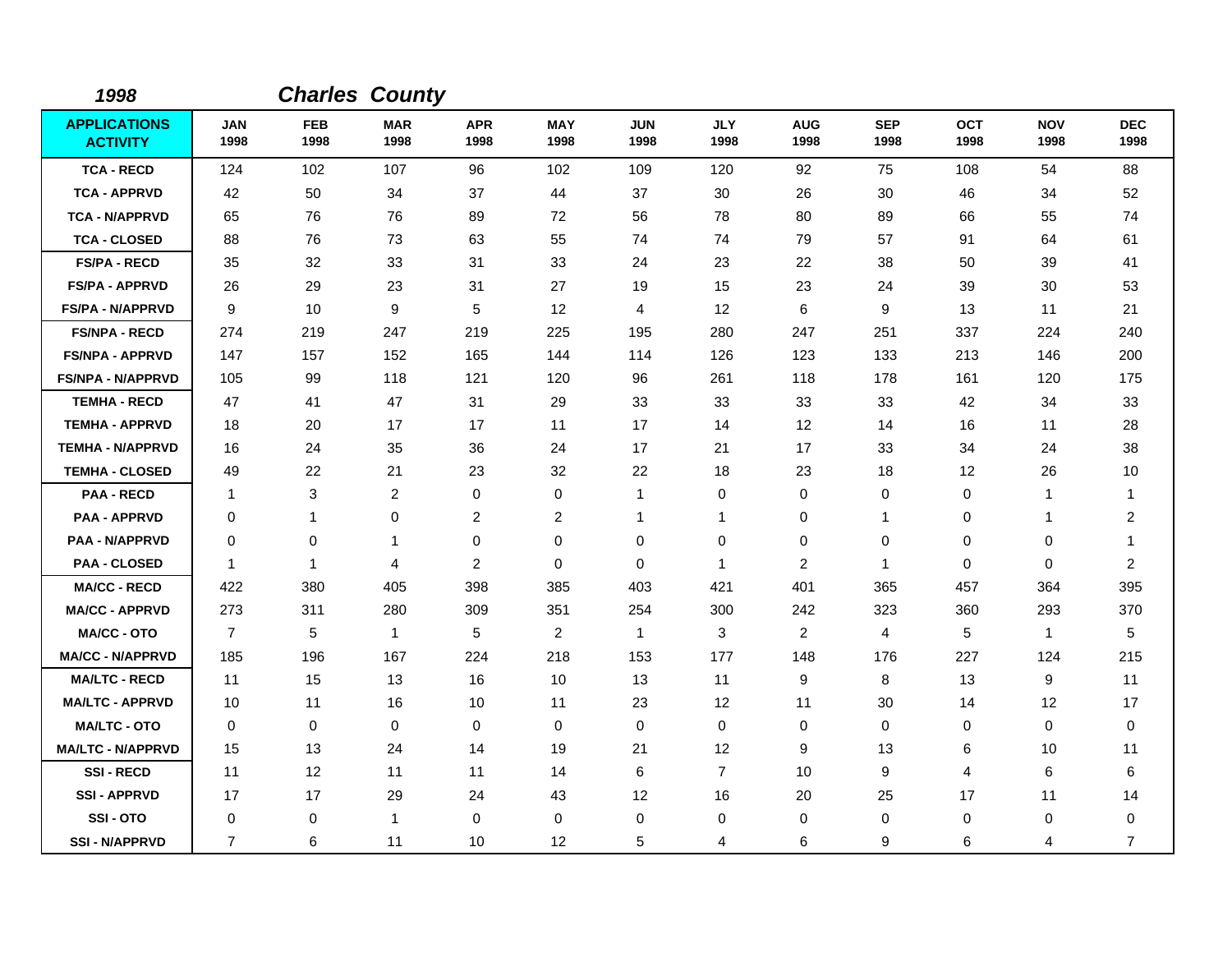| 1998                             |                    |                    | <b>Charles County</b> |                    |                    |                    |                    |                    |                    |                    |                    |                    |
|----------------------------------|--------------------|--------------------|-----------------------|--------------------|--------------------|--------------------|--------------------|--------------------|--------------------|--------------------|--------------------|--------------------|
| <b>CASELOAD</b><br><b>COUNTS</b> | <b>JAN</b><br>1998 | <b>FEB</b><br>1998 | <b>MAR</b><br>1998    | <b>APR</b><br>1998 | <b>MAY</b><br>1998 | <b>JUN</b><br>1998 | <b>JLY</b><br>1998 | <b>AUG</b><br>1998 | <b>SEP</b><br>1998 | <b>OCT</b><br>1998 | <b>NOV</b><br>1998 | <b>DEC</b><br>1998 |
| <b>TCA - CASE/PAID</b>           | 675                | 657                | 632                   | 610                | 613                | 578                | 559                | 532                | 494                | 472                | 442                | 448                |
| <b>TCA - ADULT/RECIP</b>         | 591                | 572                | 535                   | 505                | 491                | 455                | 393                | 404                | 367                | 344                | 312                | 312                |
| <b>TCA - CHILD/RECIP</b>         | 1,348              | 1,286              | 1,258                 | 1,217              | 1,184              | 1,093              | 967                | 1,038              | 936                | 881                | 826                | 842                |
| <b>TCA - TOTAL/RECIP</b>         | 1,939              | 1,858              | 1,793                 | 1,722              | 1,675              | 1,548              | 1,360              | 1,442              | 1,303              | 1,225              | 1,138              | 1,154              |
| <b>TCA - NET/EXPEND</b>          | \$215,988          | \$213,124          | \$198,067             | \$200,687          | \$188,166          | \$176,252          | \$188,384          | \$163,539          | \$166,376          | \$148,854          | \$140,492          | \$164,562          |
| <b>FS/PA - H/HOLD CERT</b>       | 1,126              | 1,117              | 1,090                 | 1,086              | 1,069              | 1,030              | 1,000              | 979                | 927                | 899                | 873                | 871                |
| <b>FS/PA - H/HOLD PART</b>       | 1,125              | 1,117              | 1,090                 | 1,084              | 1,067              | 1,028              | 1,000              | 977                | 927                | 896                | 872                | 871                |
| <b>FS/PA - INDVD PART</b>        | 2,165              | 2,125              | 2,062                 | 2,046              | 1,978              | 1,850              | 1,792              | 1,775              | 1,655              | 1,566              | 1,481              | 1,447              |
| <b>FS/NPA - H/HOLD CERT</b>      | 1,909              | 1,894              | 1,895                 | 1,883              | 1,886              | 1,892              | 1,835              | 1,720              | 1,683              | 1,670              | 1,632              | 1,688              |
| <b>FS/NPA - H/HOLD PART</b>      | 1,902              | 1,885              | 1.890                 | 1,876              | 1,879              | 1.884              | 1,832              | 1,713              | 1,677              | 1.661              | 1,627              | 1,680              |
| <b>FS/NPA - INDVD PART</b>       | 4,952              | 4,933              | 4,922                 | 4,889              | 4,951              | 5,013              | 4,885              | 4,557              | 4,475              | 4,436              | 4,365              | 4,499              |
| <b>FS/TOTAL - ISSUED</b>         | \$524,772          | \$525,558          | \$519,446             | \$514,219          | \$506,079          | \$492,916          | \$478,022          | \$441,496          | \$430,018          | \$442,287          | \$427,057          | \$429,908          |
| <b>GPA/PW - CASE/PAID</b>        | $\mathbf 0$        | 0                  | 0                     | 0                  | 0                  | 0                  | 0                  | 0                  | 0                  | 0                  | 0                  | 0                  |
| <b>TEMHA - CASE/PAID</b>         | 209                | 211                | 203                   | 203                | 181                | 181                | 184                | 161                | 168                | 167                | 156                | 187                |
| <b>TEMHA - RECIP</b>             | 209                | 211                | 203                   | 201                | 181                | 181                | 184                | 160                | 167                | 167                | 156                | 186                |
| <b>TEMHA - NET/EXPEND</b>        | (\$52,105)         | \$23,303           | \$1,522               | (\$62,796)         | \$7,309            | \$8,325            | (\$24,843)         | \$7,317            | \$11,990           | (\$3,051)          | (\$11,331)         | (\$14,027)         |
| <b>PAA - CASE/PAID</b>           | 45                 | 48                 | 43                    | 49                 | 47                 | 47                 | 45                 | 43                 | 46                 | 43                 | 44                 | 44                 |
| <b>PAA - RECIP</b>               | 45                 | 48                 | 43                    | 49                 | 47                 | 47                 | 45                 | 43                 | 46                 | 43                 | 44                 | 44                 |
| <b>PAA - NET/EXPEND</b>          | \$20,415           | \$19,674           | \$18,636              | \$19,024           | \$13,678           | \$18,531           | \$21,868           | \$18,784           | \$20,777           | \$18,345           | \$19,544           | \$18,948           |
| <b>MA\CC - CUC</b>               | 2,623              | 2,836              | 2,727                 | 2,926              | 2,891              | 3,051              | 2,951              | 2,929              | 3,145              | 3,044              | 3,248              | 3,150              |
| <b>MA\CC - SPEND DOWN</b>        | 34                 | 43                 | 36                    | 51                 | 38                 | 53                 | 44                 | 41                 | 45                 | 32                 | 39                 | 23                 |
| <b>MAILTC - CUC</b>              | 312                | 310                | 304                   | 308                | 300                | 311                | 313                | 317                | 327                | 318                | 320                | 318                |
| <b>MAILTC - SPEND DOWN</b>       | $\Omega$           | $\Omega$           | $\mathbf 0$           | $\mathbf 0$        | 0                  | $\Omega$           | $\Omega$           | $\mathbf 0$        | $\Omega$           | $\Omega$           | $\mathbf 0$        | 0                  |
| SSI-CUC                          | 1,421              | 1,437              | 1,455                 | 1,462              | 1,445              | 1,447              | 1,424              | 1,431              | 1,438              | 1,431              | 1,432              | 1,430              |
| <b>TCA - RECONS</b>              | 75                 | 71                 | 41                    | 31                 | 25                 | 26                 | 30                 | 35                 | 32                 | 46                 | 34                 | 40                 |
| <b>PAA - RECONS</b>              | $\Omega$           | $\mathbf{1}$       | $\overline{1}$        | $\Omega$           | $\overline{1}$     | $\mathbf{1}$       | $\Omega$           | $\mathbf{1}$       | $\mathbf 1$        | $\Omega$           | $\mathbf 0$        | $\mathbf 0$        |
| <b>PA/FS - RECONS</b>            | 132                | 135                | 107                   | 88                 | 84                 | 75                 | 75                 | 79                 | 60                 | 84                 | 79                 | 89                 |
| <b>NPA/FS - RECONS</b>           | 173                | 172                | 149                   | 121                | 142                | 92                 | 94                 | 123                | 122                | 158                | 135                | 136                |
| <b>MA/CC - RECONS</b>            | 185                | 193                | 207                   | 168                | 185                | 141                | 142                | 158                | 165                | 214                | 171                | 171                |
| <b>MA/LTC - RECONS</b>           | 5                  | $\overline{4}$     | 5                     | $\overline{7}$     | 5                  | 2                  | 6                  | 3                  | 6                  | $\overline{2}$     | 4                  | $\mathbf{1}$       |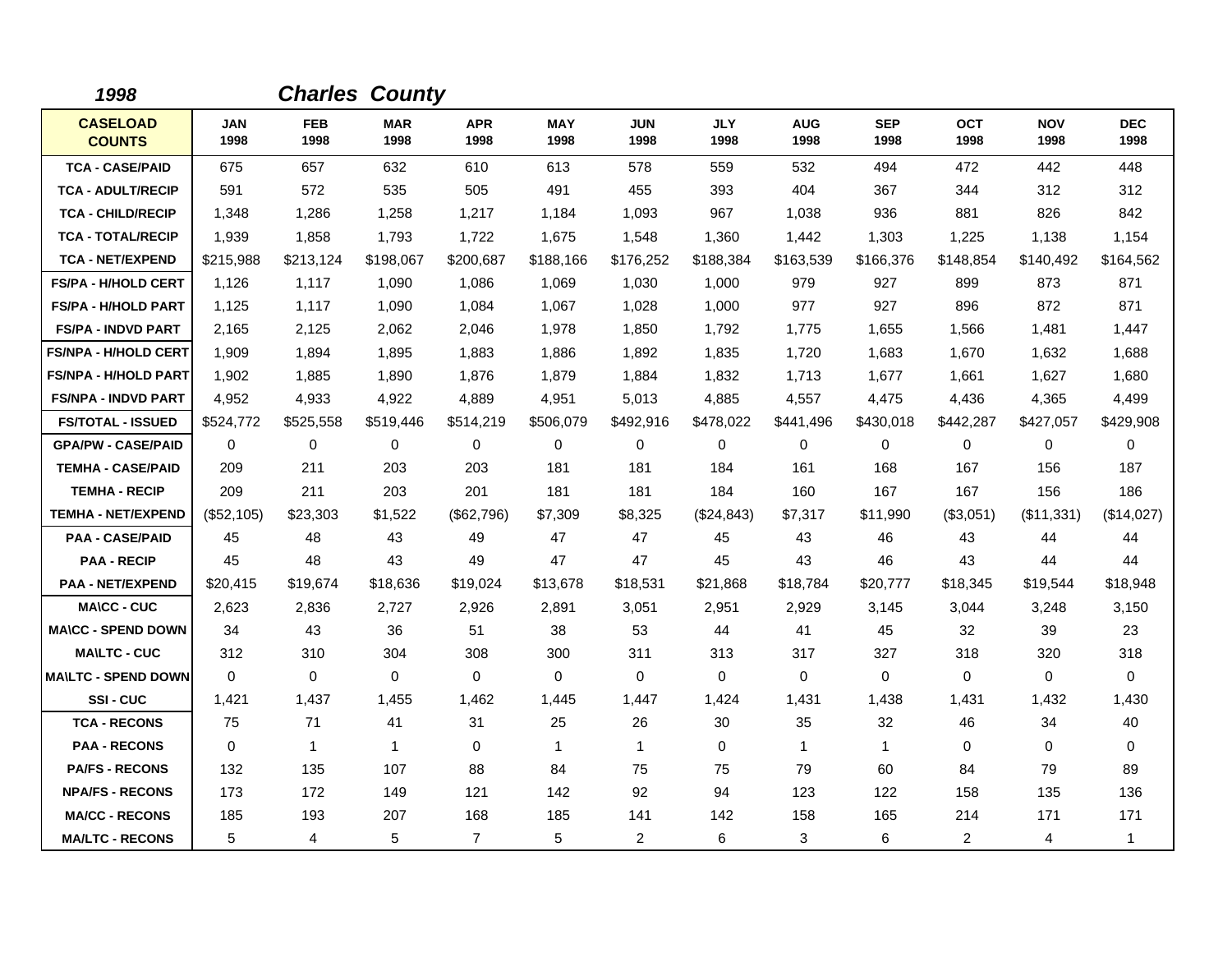| 1999                                   |                    | <b>Charles County</b> |                    |                    |                    |                    |                    |                    |                    |                    |                    |                    |
|----------------------------------------|--------------------|-----------------------|--------------------|--------------------|--------------------|--------------------|--------------------|--------------------|--------------------|--------------------|--------------------|--------------------|
| <b>APPLICATIONS</b><br><b>ACTIVITY</b> | <b>JAN</b><br>1999 | <b>FEB</b><br>1999    | <b>MAR</b><br>1999 | <b>APR</b><br>1999 | <b>MAY</b><br>1999 | <b>JUN</b><br>1999 | <b>JLY</b><br>1999 | <b>AUG</b><br>1999 | <b>SEP</b><br>1999 | <b>OCT</b><br>1999 | <b>NOV</b><br>1999 | <b>DEC</b><br>1999 |
| <b>TCA - RECD</b>                      | 83                 | 61                    | 65                 | 71                 | 60                 | 55                 | 55                 | 82                 | 73                 | 77                 | 71                 | 55                 |
| <b>TCA - APPRVD</b>                    | 30                 | 44                    | 19                 | 26                 | 42                 | 17                 | 26                 | 22                 | 35                 | 32                 | 25                 | 34                 |
| <b>TCA - N/APPRVD</b>                  | 76                 | 58                    | 44                 | 37                 | 50                 | 38                 | 41                 | 50                 | 56                 | 60                 | 48                 | 56                 |
| <b>TCA - CLOSED</b>                    | 50                 | 41                    | 45                 | 44                 | 48                 | 43                 | 33                 | 45                 | 29                 | 30                 | 25                 | 22                 |
| <b>FS/PA - RECD</b>                    | 48                 | 44                    | 29                 | 20                 | 41                 | 26                 | 25                 | 27                 | 24                 | 32                 | 20                 | 16                 |
| <b>FS/PA - APPRVD</b>                  | 42                 | 40                    | 37                 | 27                 | 31                 | 25                 | 25                 | 22                 | 22                 | 18                 | 17                 | 25                 |
| <b>FS/PA - N/APPRVD</b>                | 17                 | 15                    | 8                  | $\overline{7}$     | 5                  | 9                  | 5                  | 5                  | 8                  | 9                  | 14                 | 9                  |
| <b>FS/NPA - RECD</b>                   | 302                | 261                   | 241                | 280                | 236                | 234                | 274                | 260                | 255                | 192                | 190                | 224                |
| <b>FS/NPA - APPRVD</b>                 | 188                | 206                   | 151                | 159                | 162                | 123                | 143                | 144                | 186                | 114                | 120                | 160                |
| <b>FS/NPA - N/APPRVD</b>               | 173                | 197                   | 136                | 133                | 140                | 152                | 138                | 143                | 174                | 114                | 97                 | 150                |
| <b>TEMHA - RECD</b>                    | 40                 | 31                    | 41                 | 41                 | 23                 | 34                 | 44                 | 41                 | 32                 | 23                 | 34                 | 26                 |
| <b>TEMHA - APPRVD</b>                  | 19                 | 17                    | 11                 | 13                 | 23                 | 14                 | 19                 | 14                 | 19                 | $\overline{7}$     | 22                 | 18                 |
| <b>TEMHA - N/APPRVD</b>                | 32                 | 32                    | 18                 | 30                 | 27                 | 25                 | 31                 | 24                 | 23                 | 22                 | 20                 | 14                 |
| <b>TEMHA - CLOSED</b>                  | 22                 | 16                    | 18                 | 22                 | 19                 | 19                 | 24                 | 12                 | 16                 | 23                 | 14                 | 13                 |
| <b>PAA - RECD</b>                      | $\mathbf{1}$       | 3                     | $\mathbf{1}$       | 1                  | $\mathbf{1}$       | $\overline{c}$     | 0                  | $\mathbf{1}$       | 0                  | $\mathbf{1}$       | 0                  | 1                  |
| <b>PAA - APPRVD</b>                    | 3                  | 3                     | $\overline{c}$     | 1                  | $\mathbf 1$        | 4                  | $\pmb{0}$          | $\overline{c}$     | $\mathbf 1$        | 1                  | 0                  | 4                  |
| <b>PAA - N/APPRVD</b>                  | 0                  | 0                     | 0                  | 0                  | 0                  | 1                  | 0                  | 0                  | 0                  | 0                  | 0                  | -1                 |
| <b>PAA - CLOSED</b>                    | $\Omega$           | $\mathbf 0$           | $\overline{1}$     | 2                  | $\overline{2}$     | 3                  | $\mathbf 0$        | 1                  | 0                  | 0                  | 1                  | 0                  |
| <b>MA/CC - RECD</b>                    | 425                | 399                   | 457                | 446                | 340                | 413                | 412                | 496                | 467                | 425                | 402                | 335                |
| <b>MA/CC - APPRVD</b>                  | 369                | 363                   | 360                | 356                | 336                | 325                | 350                | 369                | 349                | 379                | 255                | 313                |
| <b>MA/CC - OTO</b>                     | $\overline{2}$     | 6                     | $\overline{2}$     | $\overline{2}$     | 3                  | 4                  | $\overline{7}$     | 0                  | $\overline{2}$     | $\mathbf 0$        | 0                  | $\overline{1}$     |
| <b>MA/CC - N/APPRVD</b>                | 244                | 244                   | 161                | 182                | 153                | 161                | 196                | 171                | 192                | 248                | 188                | 226                |
| <b>MA/LTC - RECD</b>                   | 9                  | 24                    | 19                 | 18                 | 11                 | 19                 | 11                 | 9                  | 18                 | 13                 | 13                 | 8                  |
| <b>MA/LTC - APPRVD</b>                 | $\overline{7}$     | 14                    | 17                 | 20                 | 25                 | 11                 | 18                 | 9                  | 14                 | 20                 | 18                 | 8                  |
| <b>MA/LTC - OTO</b>                    | 0                  | 0                     | 0                  | 0                  | 0                  | $\mathbf 0$        | 0                  | 0                  | $\mathbf 0$        | 0                  | 0                  | 0                  |
| <b>MA/LTC - N/APPRVD</b>               | 10                 | 12 <sup>°</sup>       | 23                 | 26                 | 18                 | 14                 | 24                 | 10                 | 9                  | 18                 | 21                 | 11                 |
| <b>SSI-RECD</b>                        | 11                 | 10                    | 6                  | 10                 | 8                  | 9                  | 8                  | 6                  | 10                 | 6                  | 10                 | 11                 |
| <b>SSI-APPRVD</b>                      | 19                 | 17                    | 11                 | 13                 | 13                 | 13                 | 18                 | 19                 | 20                 | 10                 | 14                 | 17                 |
| SSI-OTO                                | 0                  | 0                     | $\mathbf 0$        | 0                  | 0                  | 0                  | 1                  | 0                  | 0                  | 0                  | 0                  | 0                  |
| <b>SSI-N/APPRVD</b>                    | 6                  | 3                     | $\overline{7}$     | 9                  | 5                  | 9                  | 4                  | $\overline{7}$     | 6                  | 1                  | 3                  | 6                  |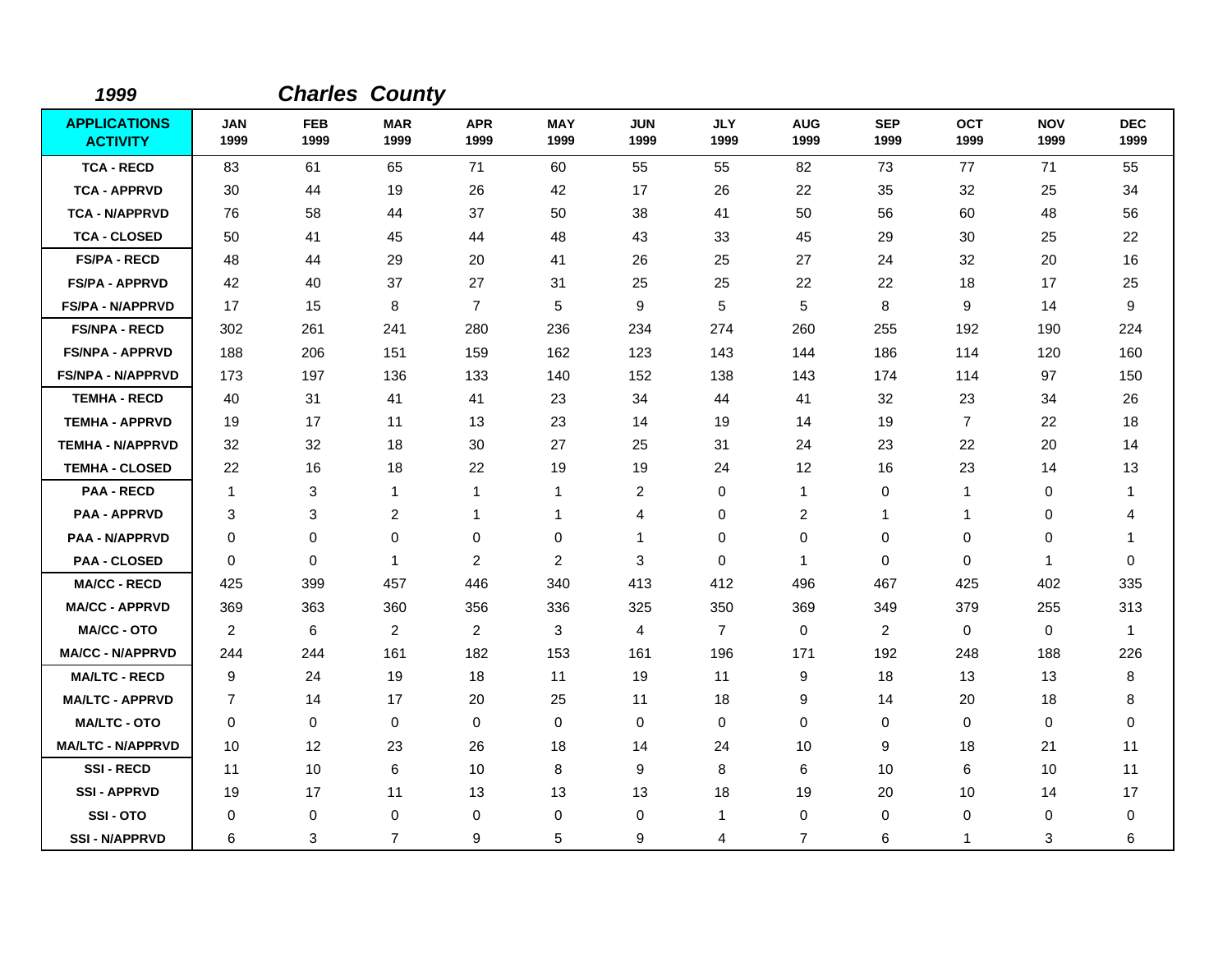| 1999                             |                    |                    | <b>Charles County</b> |                    |                    |                    |                    |                    |                    |                    |                    |                    |
|----------------------------------|--------------------|--------------------|-----------------------|--------------------|--------------------|--------------------|--------------------|--------------------|--------------------|--------------------|--------------------|--------------------|
| <b>CASELOAD</b><br><b>COUNTS</b> | <b>JAN</b><br>1999 | <b>FEB</b><br>1999 | <b>MAR</b><br>1999    | <b>APR</b><br>1999 | <b>MAY</b><br>1999 | <b>JUN</b><br>1999 | <b>JLY</b><br>1999 | <b>AUG</b><br>1999 | <b>SEP</b><br>1999 | <b>OCT</b><br>1999 | <b>NOV</b><br>1999 | <b>DEC</b><br>1999 |
| <b>TCA - CASE/PAID</b>           | 429                | 444                | 414                   | 397                | 389                | 365                | 366                | 354                | 365                | 363                | 360                | 381                |
| <b>TCA - ADULT/RECIP</b>         | 295                | 303                | 274                   | 246                | 233                | 209                | 207                | 203                | 205                | 207                | 205                | 216                |
| <b>TCA - CHILD/RECIP</b>         | 812                | 824                | 775                   | 750                | 731                | 695                | 691                | 675                | 687                | 685                | 670                | 704                |
| <b>TCA - TOTAL/RECIP</b>         | 1,107              | 1,127              | 1,049                 | 996                | 964                | 904                | 898                | 878                | 892                | 892                | 875                | 920                |
| <b>TCA - NET/EXPEND</b>          | \$139,365          | \$132,509          | \$130,705             | \$121,019          | \$119,365          | \$113,934          | \$124,824          | \$115,712          | \$110,052          | \$122,316          | \$124,863          | \$153,158          |
| <b>FS/PA - H/HOLD CERT</b>       | 853                | 863                | 870                   | 841                | 825                | 810                | 808                | 809                | 805                | 813                | 810                | 839                |
| <b>FS/PA - H/HOLD PART</b>       | 853                | 862                | 870                   | 841                | 825                | 809                | 808                | 809                | 804                | 811                | 805                | 838                |
| <b>FS/PA - INDVD PART</b>        | 1,402              | 1,390              | 1.404                 | 1,341              | 1,300              | 1,283              | 1,272              | 1,262              | 1,256              | 1,288              | 1,262              | 1,317              |
| <b>FS/NPA - H/HOLD CERT</b>      | 1,676              | 1,681              | 1,631                 | 1,581              | 1,547              | 1,496              | 1,452              | 1,426              | 1,444              | 1,442              | 1,426              | 1,392              |
| <b>FS/NPA - H/HOLD PART</b>      | 1,674              | 1,678              | 1,626                 | 1,577              | 1,544              | 1,491              | 1,450              | 1,423              | 1,439              | 1,433              | 1,421              | 1,388              |
| <b>FS/NPA - INDVD PART</b>       | 4,509              | 4,522              | 4,374                 | 4,232              | 4,174              | 4,017              | 3,898              | 3,791              | 3,786              | 3,764              | 3,718              | 3,653              |
| <b>FS/TOTAL - ISSUED</b>         | \$424,477          | \$426,326          | \$414,028             | \$396,605          | \$388,512          | \$375,354          | \$364,138          | \$357,643          | \$359,520          | \$366,963          | \$362,500          | \$361,428          |
| <b>GPA/PW - CASE/PAID</b>        | $\mathbf 0$        | 0                  | 0                     | 0                  | 0                  | 0                  | 0                  | 0                  | 0                  | 0                  | 0                  | 0                  |
| <b>TEMHA - CASE/PAID</b>         | 186                | 171                | 160                   | 156                | 179                | 163                | 168                | 162                | 172                | 183                | 192                | 209                |
| <b>TEMHA - RECIP</b>             | 184                | 171                | 160                   | 156                | 179                | 163                | 168                | 160                | 171                | 183                | 192                | 209                |
| <b>TEMHA - NET/EXPEND</b>        | \$314,437          | \$5,078            | (\$412)               | \$22,598           | (\$12,815)         | \$29,302           | \$44,304           | \$6,994            | \$7,511            | \$15,701           | \$538              | (\$3,993)          |
| <b>PAA - CASE/PAID</b>           | 50                 | 50                 | 46                    | 42                 | 40                 | 42                 | 43                 | 44                 | 46                 | 52                 | 44                 | 52                 |
| <b>PAA - RECIP</b>               | 50                 | 50                 | 46                    | 42                 | 40                 | 42                 | 43                 | 44                 | 46                 | 52                 | 44                 | 52                 |
| <b>PAA - NET/EXPEND</b>          | \$21,770           | \$17,071           | \$19,649              | \$18,878           | \$17,263           | \$18,110           | \$17,879           | \$20,746           | \$22,474           | \$24,491           | \$21,397           | \$19,258           |
| <b>MA\CC - CUC</b>               | 3,254              | 3,464              | 3,346                 | 3,568              | 3,488              | 3,730              | 3,611              | 3,667              | 3,883              | 3,811              | 3,907              | 3,710              |
| <b>MA\CC - SPEND DOWN</b>        | 23                 | 34                 | 33                    | 45                 | 36                 | 49                 | 42                 | 40                 | 44                 | 35                 | 49                 | 32                 |
| <b>MA\LTC - CUC</b>              | 313                | 311                | 312                   | 319                | 323                | 327                | 329                | 321                | 331                | 331                | 338                | 332                |
| <b>MAILTC - SPEND DOWN</b>       | $\Omega$           | $\Omega$           | $\Omega$              | $\Omega$           | $\Omega$           | $\Omega$           | $\Omega$           | 0                  | $\Omega$           | $\Omega$           | $\mathbf 0$        | $\Omega$           |
| SSI-CUC                          | 1,438              | 1,448              | 1,450                 | 1,424              | 1,430              | 1,395              | 1,402              | 1,421              | 1,405              | 1,401              | 1,405              | 1,403              |
| <b>TCA - RECONS</b>              | 52                 | 44                 | 55                    | 52                 | 48                 | 38                 | 43                 | 39                 | 37                 | 42                 | 45                 | 38                 |
| <b>PAA - RECONS</b>              | $\mathbf 0$        | 1                  | $\overline{1}$        | $\mathbf{1}$       | 0                  | $\mathbf 0$        | 0                  | $\overline{c}$     | $\mathbf 1$        | 0                  | $\mathbf{1}$       | $\mathbf 0$        |
| <b>PA/FS - RECONS</b>            | 88                 | 87                 | 108                   | 123                | 115                | 86                 | 103                | 94                 | 80                 | 100                | 107                | 90                 |
| <b>NPA/FS - RECONS</b>           | 183                | 183                | 195                   | 202                | 176                | 176                | 201                | 181                | 165                | 188                | 160                | 137                |
| <b>MA/CC - RECONS</b>            | 221                | 258                | 257                   | 256                | 272                | 301                | 333                | 256                | 285                | 319                | 312                | 204                |
| <b>MA/LTC - RECONS</b>           | 3                  | 6                  | 5                     | 4                  | 6                  | $\overline{7}$     | 11                 | 9                  | 9                  | 5                  | 9                  | 6                  |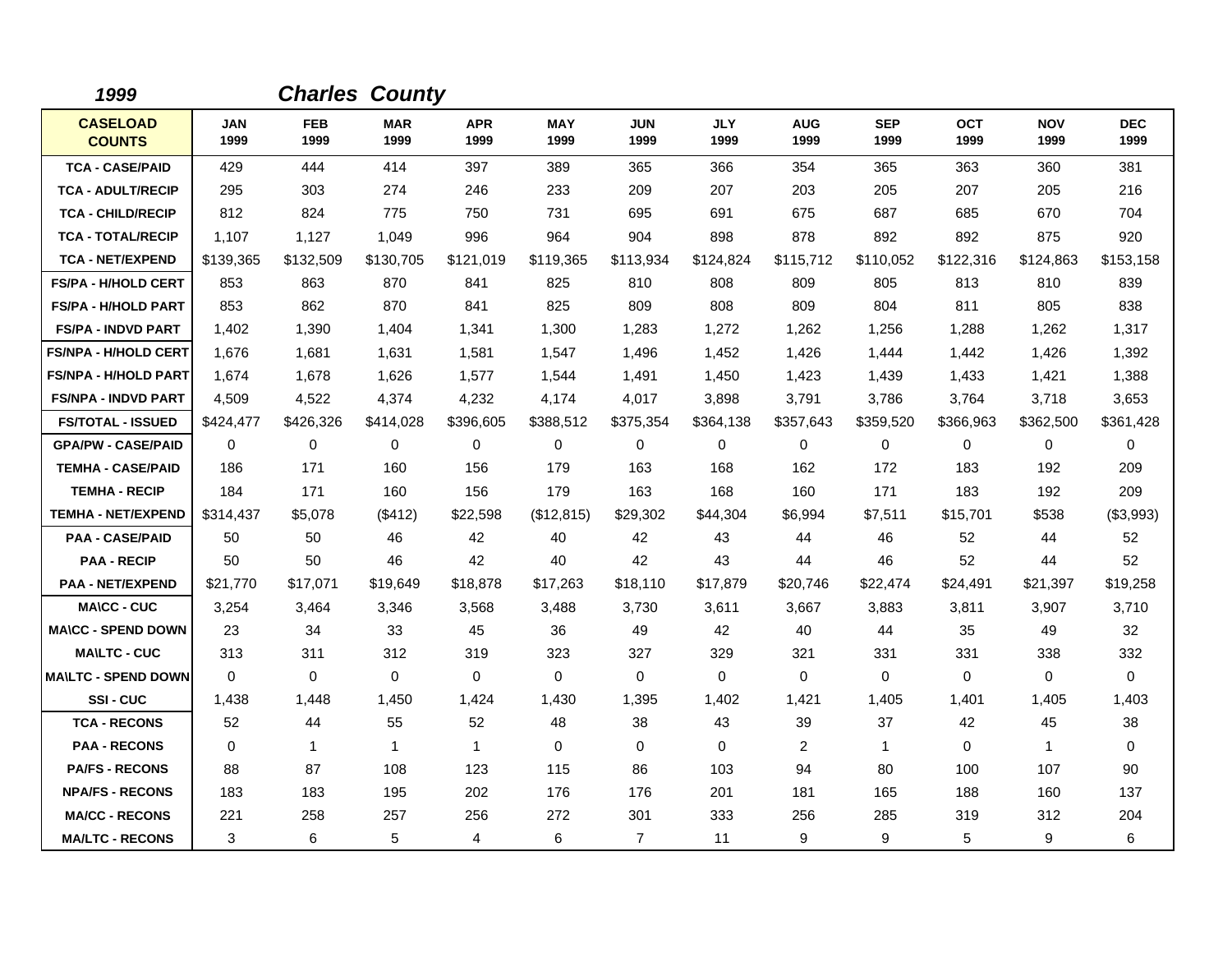| 2000                                   |                    |                    | <b>Charles County</b> |                    |                    |                    |                    |                    |                    |                    |                    |                    |
|----------------------------------------|--------------------|--------------------|-----------------------|--------------------|--------------------|--------------------|--------------------|--------------------|--------------------|--------------------|--------------------|--------------------|
| <b>APPLICATIONS</b><br><b>ACTIVITY</b> | <b>JAN</b><br>2000 | <b>FEB</b><br>2000 | <b>MAR</b><br>2000    | <b>APR</b><br>2000 | <b>MAY</b><br>2000 | <b>JUN</b><br>2000 | <b>JLY</b><br>2000 | <b>AUG</b><br>2000 | <b>SEP</b><br>2000 | <b>OCT</b><br>2000 | <b>NOV</b><br>2000 | <b>DEC</b><br>2000 |
| <b>TCA - RECD</b>                      | 59                 | 58                 | 63                    | 80                 | 83                 | 74                 | 94                 | 90                 | 81                 | 87                 | 68                 | 65                 |
| <b>TCA - APPRVD</b>                    | 36                 | 25                 | 34                    | 25                 | 23                 | 25                 | 33                 | 57                 | 39                 | 45                 | 38                 | 49                 |
| <b>TCA - N/APPRVD</b>                  | 37                 | 45                 | 49                    | 36                 | 51                 | 53                 | 79                 | 107                | 63                 | 58                 | 60                 | 70                 |
| <b>TCA - CLOSED</b>                    | 39                 | 28                 | 34                    | 43                 | 15                 | 18                 | 47                 | 27                 | 36                 | 32                 | 41                 | 34                 |
| <b>FS/PA - RECD</b>                    | 43                 | 36                 | 27                    | 23                 | 28                 | 21                 | 47                 | 37                 | 26                 | 37                 | 33                 | 45                 |
| <b>FS/PA - APPRVD</b>                  | 40                 | 45                 | 36                    | 25                 | 27                 | 28                 | 42                 | 31                 | 22                 | 40                 | 36                 | 63                 |
| <b>FS/PA - N/APPRVD</b>                | 6                  | 12                 | $\overline{7}$        | 5                  | 4                  | 3                  | 6                  | 11                 | 8                  | 16                 | 5                  | 17                 |
| <b>FS/NPA - RECD</b>                   | 232                | 261                | 235                   | 269                | 272                | 234                | 241                | 258                | 310                | 289                | 278                | 259                |
| <b>FS/NPA - APPRVD</b>                 | 162                | 169                | 193                   | 158                | 155                | 161                | 127                | 172                | 189                | 192                | 209                | 207                |
| <b>FS/NPA - N/APPRVD</b>               | 140                | 145                | 155                   | 104                | 138                | 154                | 139                | 159                | 198                | 205                | 157                | 195                |
| <b>TEMHA - RECD</b>                    | 40                 | 36                 | 26                    | 29                 | 37                 | 27                 | 26                 | 22                 | 40                 | 34                 | 38                 | 20                 |
| <b>TEMHA - APPRVD</b>                  | 23                 | 20                 | 26                    | 9                  | 25                 | 29                 | 19                 | 16                 | 9                  | 26                 | 19                 | 20                 |
| <b>TEMHA - N/APPRVD</b>                | 23                 | 16                 | 21                    | 15                 | 20                 | 21                 | 13                 | 19                 | 21                 | 21                 | 12                 | 35                 |
| <b>TEMHA - CLOSED</b>                  | 38                 | 8                  | 13                    | 23                 | 20                 | 20                 | 25                 | 24                 | 19                 | 16                 | 15                 | 10                 |
| <b>PAA - RECD</b>                      | 0                  | 2                  | 0                     | $\overline{c}$     | $\overline{c}$     | 1                  | $\mathbf{1}$       | 3                  | 1                  | 1                  | 4                  | 0                  |
| <b>PAA - APPRVD</b>                    | -1                 | $\overline{4}$     | 4                     | $\overline{c}$     | $\mathbf{3}$       | 4                  | 1                  | 3                  | 5                  | 1                  | 4                  | $\mathbf 0$        |
| <b>PAA - N/APPRVD</b>                  | 0                  | $\overline{c}$     | 0                     | 0                  | $\mathbf 0$        | $\overline{c}$     | $\mathbf 0$        | $\mathbf{1}$       | $\overline{c}$     | $\mathbf 0$        | 0                  | 0                  |
| <b>PAA - CLOSED</b>                    | 3                  | 1                  | $\overline{1}$        | 3                  | 5                  | 1                  | 4                  | 3                  | $\mathbf 1$        | 3                  | 5                  | $\overline{2}$     |
| <b>MA/CC - RECD</b>                    | 336                | 468                | 423                   | 346                | 319                | 378                | 414                | 430                | 440                | 445                | 346                | 368                |
| <b>MA/CC - APPRVD</b>                  | 309                | 354                | 418                   | 325                | 325                | 387                | 292                | 374                | 335                | 302                | 243                | 340                |
| <b>MA/CC - OTO</b>                     | 3                  | 4                  | $\mathbf{1}$          | $\overline{c}$     | 3                  | $\mathbf 1$        | 8                  | 8                  | 5                  | 4                  | $\mathbf{1}$       | 9                  |
| <b>MA/CC - N/APPRVD</b>                | 198                | 237                | 242                   | 173                | 206                | 208                | 197                | 219                | 233                | 240                | 184                | 253                |
| <b>MA/LTC - RECD</b>                   | 11                 | 13                 | 16                    | 11                 | 9                  | 16                 | $12 \,$            | 8                  | 16                 | 12                 | 18                 | 9                  |
| <b>MA/LTC - APPRVD</b>                 | 13                 | 11                 | 19                    | 6                  | 18                 | 21                 | 6                  | 9                  | 15                 | 5                  | 18                 | 21                 |
| <b>MA/LTC - OTO</b>                    | $\mathbf 0$        | 0                  | 0                     | $\mathbf 0$        | 0                  | $\mathbf 0$        | 0                  | 0                  | $\mathbf 0$        | 0                  | 0                  | 0                  |
| <b>MA/LTC - N/APPRVD</b>               | 11                 | 11                 | 20                    | 11                 | 21                 | 16                 | 16                 | 18                 | 12                 | 12                 | 17                 | 13                 |
| <b>SSI-RECD</b>                        | 11                 | 8                  | 12                    | 21                 | 9                  | 16                 | 6                  | 8                  | $12 \overline{ }$  | 10                 | 6                  | 11                 |
| <b>SSI - APPRVD</b>                    | 20                 | 15                 | 17                    | 28                 | 17                 | 23                 | 18                 | 14                 | 15                 | 21                 | 10                 | 23                 |
| SSI-OTO                                | $\Omega$           | 0                  | $\mathbf 0$           | $\mathbf 0$        | $\mathbf 0$        | 0                  | $\mathbf 0$        | 0                  | $\mathbf 0$        | 0                  | 0                  | 0                  |
| <b>SSI-N/APPRVD</b>                    | 9                  | 5                  | 10                    | 11                 | 6                  | 11                 | 10                 | 6                  | 8                  | 8                  | 3                  | 5                  |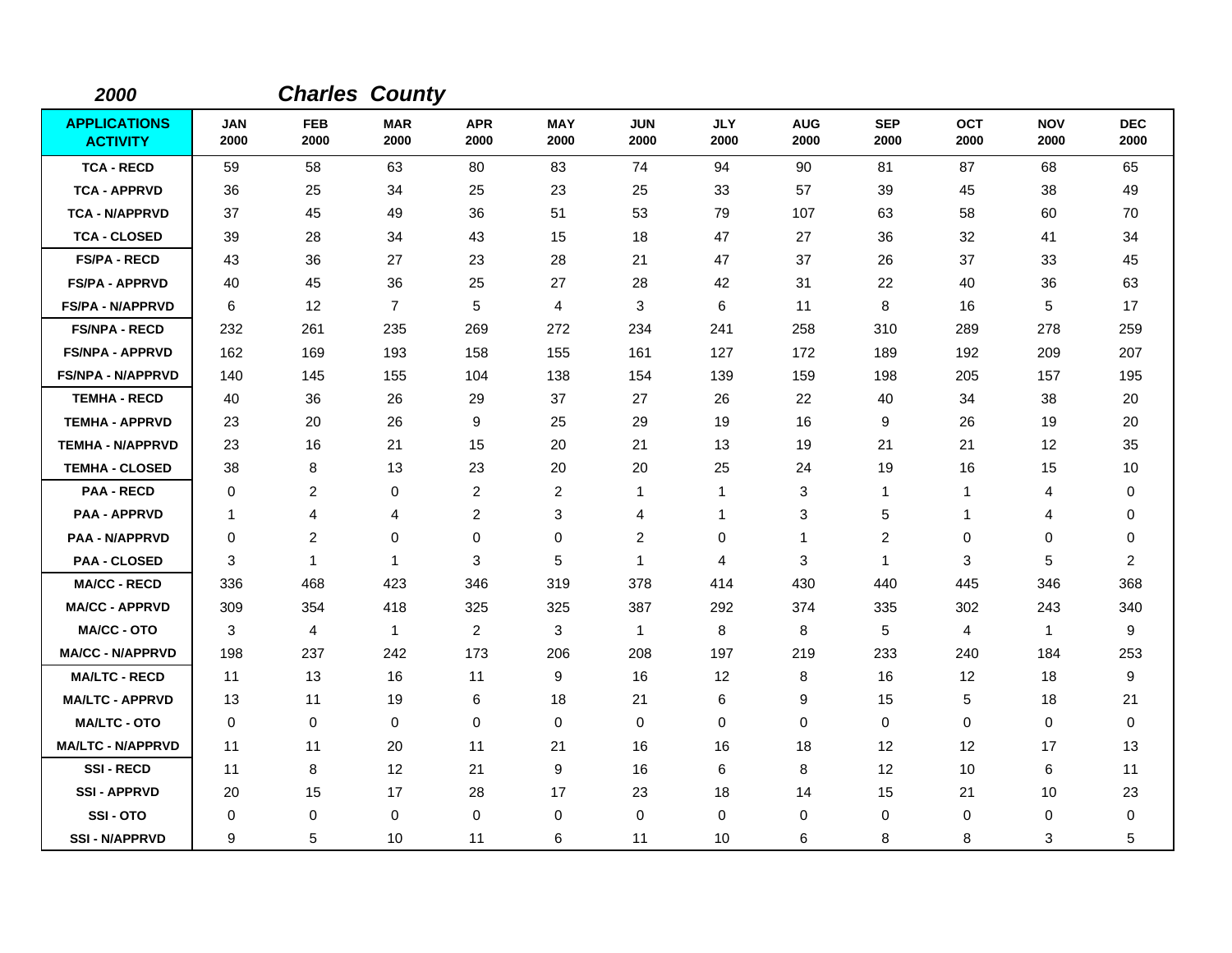| 2000                             |                    |                    | <b>Charles County</b> |                    |                    |                    |                    |                    |                    |                    |                    |                    |
|----------------------------------|--------------------|--------------------|-----------------------|--------------------|--------------------|--------------------|--------------------|--------------------|--------------------|--------------------|--------------------|--------------------|
| <b>CASELOAD</b><br><b>COUNTS</b> | <b>JAN</b><br>2000 | <b>FEB</b><br>2000 | <b>MAR</b><br>2000    | <b>APR</b><br>2000 | <b>MAY</b><br>2000 | <b>JUN</b><br>2000 | <b>JLY</b><br>2000 | <b>AUG</b><br>2000 | <b>SEP</b><br>2000 | <b>OCT</b><br>2000 | <b>NOV</b><br>2000 | <b>DEC</b><br>2000 |
| <b>TCA - CASE/PAID</b>           | 380                | 379                | 379                   | 365                | 375                | 383                | 376                | 426                | 416                | 433                | 416                | 443                |
| <b>TCA - ADULT/RECIP</b>         | 220                | 219                | 219                   | 214                | 220                | 223                | 225                | 270                | 261                | 270                | 267                | 293                |
| <b>TCA - CHILD/RECIP</b>         | 684                | 663                | 676                   | 651                | 651                | 670                | 664                | 737                | 740                | 773                | 762                | 801                |
| <b>TCA - TOTAL/RECIP</b>         | 904                | 882                | 895                   | 865                | 871                | 893                | 889                | 1,007              | 1,001              | 1,043              | 1,029              | 1,094              |
| <b>TCA - NET/EXPEND</b>          | \$125,662          | \$123,940          | \$120,614             | \$117,711          | \$121,729          | \$118,973          | \$132,921          | \$142,070          | \$129,768          | \$146,050          | \$144,588          | \$184,803          |
| <b>FS/PA - H/HOLD CERT</b>       | 819                | 828                | 852                   | 856                | 872                | 862                | 873                | 871                | 864                | 888                | 891                | 957                |
| <b>FS/PA - H/HOLD PART</b>       | 818                | 828                | 851                   | 853                | 872                | 860                | 872                | 871                | 864                | 886                | 891                | 957                |
| <b>FS/PA - INDVD PART</b>        | 1,284              | 1,299              | 1,329                 | 1,343              | 1,360              | 1,320              | 1,339              | 1,359              | 1,367              | 1,416              | 1,403              | 1,562              |
| <b>FS/NPA - H/HOLD CERT</b>      | 1,367              | 1,343              | 1,350                 | 1,306              | 1,276              | 1,305              | 1,270              | 1,244              | 1,220              | 1,201              | 1,206              | 1,177              |
| <b>FS/NPA - H/HOLD PART</b>      | 1,362              | 1,335              | 1,345                 | 1,299              | 1,272              | 1,299              | 1,262              | 1,232              | 1,208              | 1,194              | 1,191              | 1,169              |
| <b>FS/NPA - INDVD PART</b>       | 3,560              | 3,438              | 3,507                 | 3,406              | 3,315              | 3,400              | 3,330              | 3,241              | 3,139              | 3,114              | 3,133              | 3,071              |
| <b>FS/TOTAL - ISSUED</b>         | \$347,781          | \$342,708          | \$349,759             | \$345,387          | \$344,062          | \$346,191          | \$336,009          | \$329,407          | \$326,028          | \$335,164          | \$335,357          | \$346,640          |
| <b>GPA/PW - CASE/PAID</b>        | $\mathbf 0$        | 0                  | 0                     | 0                  | 0                  | 0                  | 0                  | 0                  | 0                  | 0                  | 0                  | 0                  |
| <b>TEMHA - CASE/PAID</b>         | 179                | 204                | 235                   | 197                | 221                | 207                | 249                | 206                | 190                | 213                | 215                | 235                |
| <b>TEMHA - RECIP</b>             | 179                | 204                | 230                   | 194                | 219                | 206                | 244                | 209                | 189                | 212                | 215                | 233                |
| <b>TEMHA - NET/EXPEND</b>        | \$10,291           | \$6,491            | (\$290)               | \$14,504           | \$49,683           | (\$3,159)          | \$20,551           | (\$7,358)          | \$7,211            | \$9,645            | \$23,308           | (\$1,336)          |
| <b>PAA - CASE/PAID</b>           | 49                 | 56                 | 59                    | 57                 | 52                 | 49                 | 63                 | 41                 | 57                 | 50                 | 50                 | 57                 |
| <b>PAA - RECIP</b>               | 49                 | 56                 | 59                    | 57                 | 52                 | 49                 | 63                 | 41                 | 57                 | 50                 | 50                 | 57                 |
| <b>PAA - NET/EXPEND</b>          | \$22,151           | \$27,910           | \$26,239              | \$23,287           | \$24,319           | \$24,485           | \$24,252           | \$22,654           | \$25,849           | \$23,995           | \$24,460           | \$27,388           |
| <b>MA\CC - CUC</b>               | 3,696              | 3,903              | 3,809                 | 3,999              | 3,844              | 4,061              | 3,895              | 3,930              | 4,110              | 3,985              | 4,112              | 3,979              |
| <b>MA\CC - SPEND DOWN</b>        | 25                 | 33                 | 30                    | 39                 | 28                 | 42                 | 31                 | 31                 | 40                 | 29                 | 31                 | 27                 |
| <b>MA\LTC - CUC</b>              | 326                | 326                | 308                   | 313                | 308                | 316                | 305                | 302                | 309                | 305                | 312                | 301                |
| <b>MAILTC - SPEND DOWN</b>       | $\Omega$           | $\Omega$           | $\mathbf 0$           | $\Omega$           | $\Omega$           | $\Omega$           | $\Omega$           | 0                  | $\Omega$           | $\Omega$           | $\mathbf 0$        | $\Omega$           |
| SSI-CUC                          | 1,414              | 1,409              | 1,346                 | 1,348              | 1,346              | 1,361              | 1,358              | 1,365              | 1,372              | 1,384              | 1,389              | 1,398              |
| <b>TCA - RECONS</b>              | 37                 | 42                 | 51                    | 47                 | 22                 | 46                 | 37                 | 50                 | 43                 | 41                 | 50                 | 50                 |
| <b>PAA - RECONS</b>              | $\mathbf 0$        | 1                  | 3                     | 0                  | $\pmb{0}$          | $\mathbf{1}$       | $\mathbf{1}$       | 3                  | $\mathbf 0$        | 1                  | 0                  | $\mathbf 0$        |
| <b>PA/FS - RECONS</b>            | 84                 | 80                 | 112                   | 95                 | 73                 | 106                | 78                 | 111                | 79                 | 86                 | 102                | 151                |
| <b>NPA/FS - RECONS</b>           | 161                | 159                | 181                   | 158                | 153                | 155                | 117                | 142                | 111                | 133                | 117                | 153                |
| <b>MA/CC - RECONS</b>            | 321                | 330                | 369                   | 313                | 306                | 343                | 333                | 329                | 269                | 349                | 224                | 288                |
| <b>MA/LTC - RECONS</b>           | 8                  | 6                  | 6                     | 6                  | 9                  | 8                  | 9                  | 11                 | 6                  | $12 \overline{ }$  | 5                  | 11                 |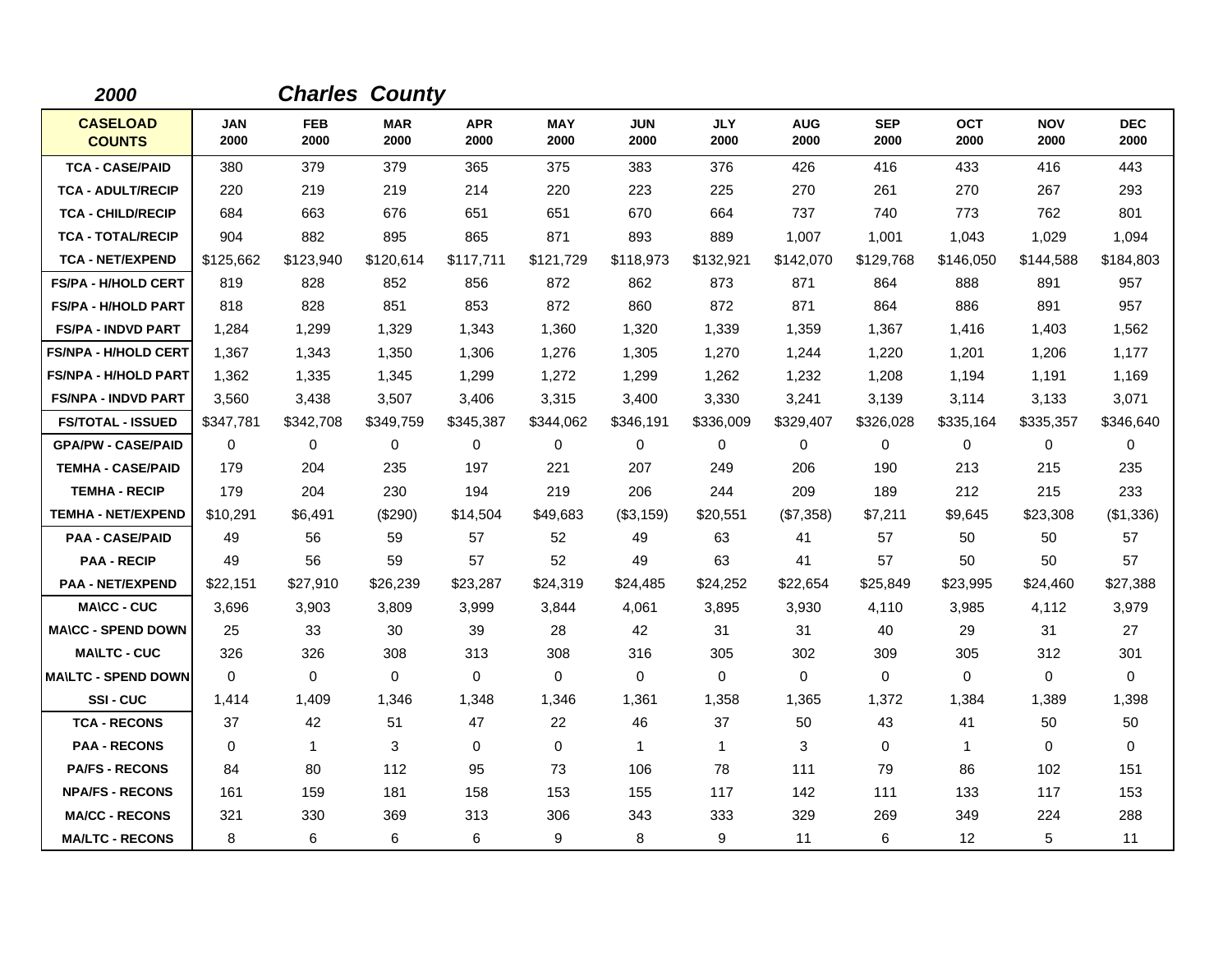| 2001                                   |                    |                    | <b>Charles County</b> |                    |                    |                    |                    |                    |                    |                    |                    |                    |
|----------------------------------------|--------------------|--------------------|-----------------------|--------------------|--------------------|--------------------|--------------------|--------------------|--------------------|--------------------|--------------------|--------------------|
| <b>APPLICATIONS</b><br><b>ACTIVITY</b> | <b>JAN</b><br>2001 | <b>FEB</b><br>2001 | <b>MAR</b><br>2001    | <b>APR</b><br>2001 | <b>MAY</b><br>2001 | <b>JUN</b><br>2001 | <b>JLY</b><br>2001 | <b>AUG</b><br>2001 | <b>SEP</b><br>2001 | <b>OCT</b><br>2001 | <b>NOV</b><br>2001 | <b>DEC</b><br>2001 |
| <b>TCA - RECD</b>                      | 77                 | 57                 | 93                    | 84                 | 101                | 94                 | 90                 | 97                 | 107                | 110                | 96                 | 82                 |
| <b>TCA - APPRVD</b>                    | 28                 | 27                 | 25                    | 42                 | 24                 | 38                 | 21                 | 44                 | 20                 | 43                 | 30                 | 31                 |
| <b>TCA - N/APPRVD</b>                  | 42                 | 57                 | 54                    | 67                 | 100                | 99                 | 46                 | 95                 | 90                 | 87                 | 82                 | 73                 |
| <b>TCA - CLOSED</b>                    | 53                 | 37                 | 49                    | 49                 | 37                 | 36                 | 40                 | 44                 | 33                 | 31                 | 28                 | 38                 |
| <b>FS/PA - RECD</b>                    | 41                 | 32                 | 43                    | 30                 | 34                 | 42                 | 42                 | 42                 | 46                 | 61                 | 49                 | 35                 |
| <b>FS/PA - APPRVD</b>                  | 42                 | 41                 | 37                    | 31                 | 31                 | 54                 | 43                 | 54                 | 55                 | 64                 | 49                 | 49                 |
| <b>FS/PA - N/APPRVD</b>                | 9                  | 11                 | $\overline{7}$        | 13                 | 9                  | 14                 | 13                 | 14                 | 13                 | 12                 | 13                 | 22                 |
| <b>FS/NPA - RECD</b>                   | 315                | 185                | 286                   | 302                | 332                | 276                | 275                | 326                | 298                | 381                | 287                | 272                |
| <b>FS/NPA - APPRVD</b>                 | 159                | 170                | 202                   | 200                | 212                | 195                | 182                | 222                | 207                | 244                | 230                | 177                |
| FS/NPA - N/APPRVD                      | 131                | 168                | 160                   | 174                | 187                | 156                | 153                | 188                | 177                | 186                | 164                | 122                |
| <b>TEMHA - RECD</b>                    | 44                 | 26                 | 44                    | 28                 | 42                 | 39                 | 40                 | 40                 | 30                 | 43                 | 30                 | 34                 |
| <b>TEMHA - APPRVD</b>                  | $\overline{7}$     | 33                 | 21                    | 13                 | 20                 | 26                 | 23                 | 21                 | 19                 | 18                 | 17                 | 14                 |
| <b>TEMHA - N/APPRVD</b>                | 12                 | 17                 | 24                    | 21                 | 20                 | 29                 | 20                 | 31                 | 26                 | 30                 | 27                 | 21                 |
| <b>TEMHA - CLOSED</b>                  | 31                 | 17                 | 17                    | 21                 | 24                 | 15                 | 32                 | 9                  | 26                 | 22                 | 28                 | 28                 |
| <b>PAA - RECD</b>                      | 0                  | 0                  | $\mathbf{1}$          | 1                  | $\mathbf{1}$       | 4                  | 0                  | 2                  | 3                  | $\overline{c}$     | 6                  | 0                  |
| <b>PAA - APPRVD</b>                    | 0                  | $\overline{c}$     | $\mathbf{1}$          | 1                  | 1                  | 4                  | 1                  | 3                  | 3                  | $\overline{2}$     | 10                 | 0                  |
| <b>PAA - N/APPRVD</b>                  | 0                  | 1                  | 0                     | $\mathbf 0$        | $\mathbf 0$        | 1                  | $\mathbf 0$        | 0                  | $\overline{4}$     | $\mathbf 1$        | 0                  | 0                  |
| <b>PAA - CLOSED</b>                    | 0                  | $\mathbf{1}$       | $\overline{4}$        | 1                  | 3                  | 4                  | 2                  | 2                  | 3                  | 6                  | 3                  | 3                  |
| <b>MA/CC - RECD</b>                    | 448                | 317                | 495                   | 434                | 509                | 410                | 466                | 553                | 448                | 510                | 474                | 410                |
| <b>MA/CC - APPRVD</b>                  | 300                | 330                | 362                   | 344                | 344                | 312                | 312                | 420                | 345                | 417                | 353                | 328                |
| <b>MA/CC - OTO</b>                     | 2                  | 3                  | $\overline{4}$        | $\mathbf{1}$       | 3                  | 3                  | 0                  | $\mathbf{1}$       | 3                  | $\overline{2}$     | 3                  | 3                  |
| <b>MA/CC - N/APPRVD</b>                | 161                | 188                | 216                   | 195                | 283                | 232                | 197                | 304                | 288                | 278                | 236                | 209                |
| <b>MA/LTC - RECD</b>                   | 13                 | 10                 | 10                    | 14                 | 23                 | 12                 | 10                 | 10                 | 10                 | $12 \,$            | 8                  | 8                  |
| <b>MA/LTC - APPRVD</b>                 | 12                 | 15                 | 15                    | 10                 | 22                 | 14                 | 16                 | 13                 | 17                 | 26                 | 14                 | 16                 |
| <b>MA/LTC - OTO</b>                    | 0                  | 0                  | 0                     | 0                  | 0                  | 0                  | 0                  | 0                  | 0                  | 0                  | 0                  | 0                  |
| <b>MA/LTC - N/APPRVD</b>               | 10                 | 11                 | 11                    | 6                  | 15                 | 32                 | 18                 | 15                 | 13                 | 17                 | 24                 | 11                 |
| <b>SSI-RECD</b>                        | 9                  | 9                  | 8                     | 9                  | 6                  | 4                  | 6                  | 21                 | 11                 | 11                 | 13                 | 5                  |
| <b>SSI - APPRVD</b>                    | 16                 | 21                 | 15                    | 16                 | 20                 | 11                 | 13                 | 37                 | 23                 | 24                 | 23                 | 11                 |
| SSI-OTO                                | 0                  | 0                  | $\mathbf 0$           | 0                  | 0                  | 0                  | 0                  | 0                  | 0                  | 0                  | 0                  | 0                  |
| <b>SSI - N/APPRVD</b>                  | 4                  | 5                  | $\overline{7}$        | 8                  | 13                 | $\overline{c}$     | 5                  | 5                  | 10                 | 6                  | 9                  | 3                  |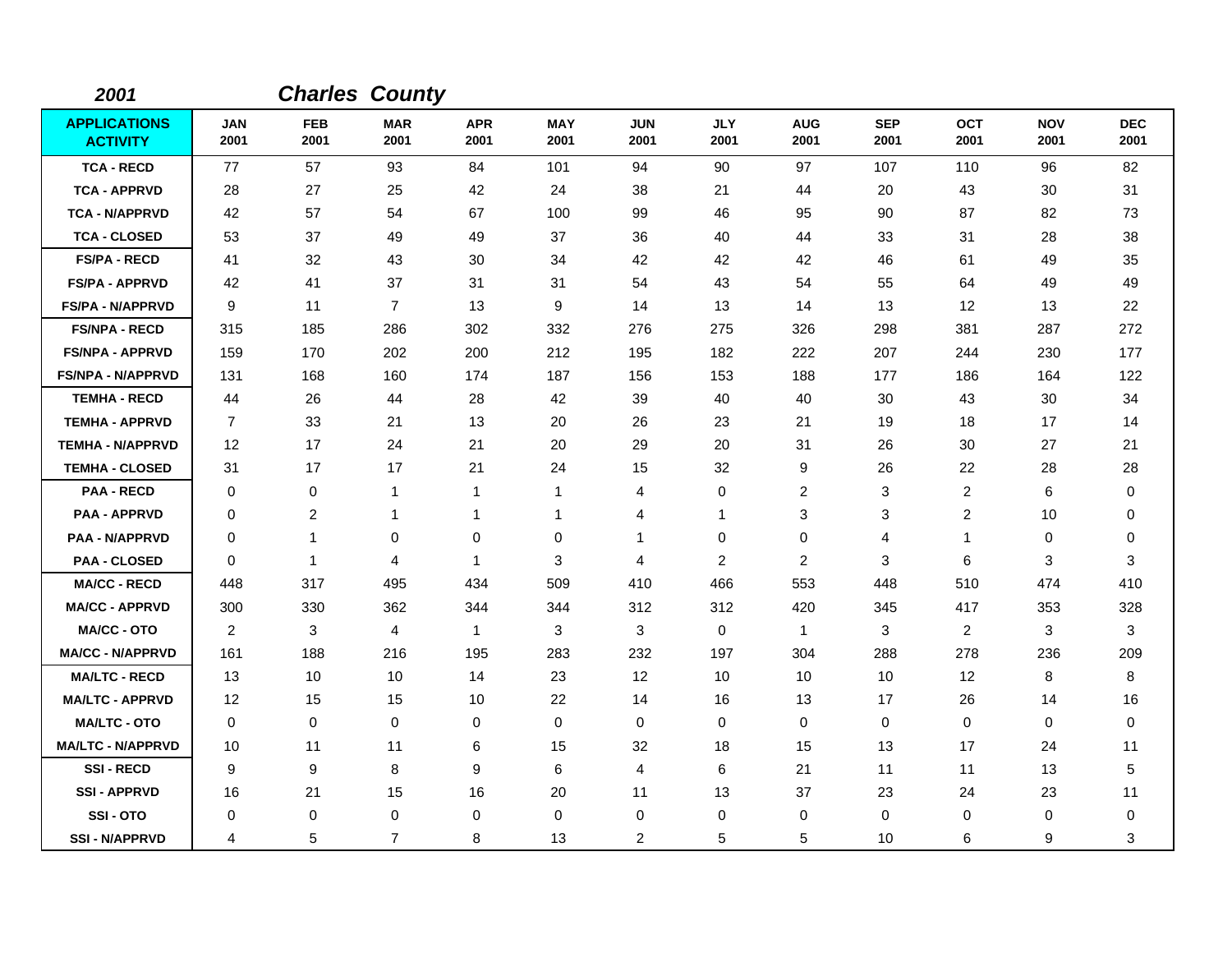| 2001                             |                    |                    | <b>Charles County</b> |                    |                    |                    |                    |                    |                    |                    |                    |                    |
|----------------------------------|--------------------|--------------------|-----------------------|--------------------|--------------------|--------------------|--------------------|--------------------|--------------------|--------------------|--------------------|--------------------|
| <b>CASELOAD</b><br><b>COUNTS</b> | <b>JAN</b><br>2001 | <b>FEB</b><br>2001 | <b>MAR</b><br>2001    | <b>APR</b><br>2001 | <b>MAY</b><br>2001 | <b>JUN</b><br>2001 | <b>JLY</b><br>2001 | <b>AUG</b><br>2001 | <b>SEP</b><br>2001 | <b>OCT</b><br>2001 | <b>NOV</b><br>2001 | <b>DEC</b><br>2001 |
| <b>TCA - CASE/PAID</b>           | 396                | 408                | 377                   | 391                | 379                | 401                | 350                | 375                | 354                | 384                | 379                | 388                |
| <b>TCA - ADULT/RECIP</b>         | 248                | 269                | 234                   | 239                | 232                | 249                | 212                | 230                | 215                | 239                | 236                | 253                |
| <b>TCA - CHILD/RECIP</b>         | 737                | 758                | 698                   | 693                | 697                | 745                | 668                | 720                | 681                | 706                | 706                | 708                |
| <b>TCA - TOTAL/RECIP</b>         | 985                | 1,027              | 932                   | 932                | 929                | 994                | 880                | 950                | 896                | 945                | 942                | 961                |
| <b>TCA - NET/EXPEND</b>          | \$148,257          | \$139,516          | \$134,932             | \$128,486          | \$129,223          | \$128,763          | \$134,808          | \$136,261          | \$131,311          | \$147,160          | \$145,462          | \$191,430          |
| <b>FS/PA - H/HOLD CERT</b>       | 942                | 923                | 874                   | 873                | 856                | 924                | 911                | 918                | 917                | 916                | 922                | 935                |
| <b>FS/PA - H/HOLD PART</b>       | 942                | 922                | 874                   | 873                | 855                | 923                | 910                | 914                | 915                | 912                | 921                | 933                |
| <b>FS/PA - INDVD PART</b>        | 1,532              | 1,494              | 1,368                 | 1,361              | 1,327              | 1,463              | 1,440              | 1,467              | 1,469              | 1,441              | 1,480              | 1,502              |
| <b>FS/NPA - H/HOLD CERT</b>      | 1,176              | 1,184              | 1,266                 | 1,282              | 1,291              | 1,278              | 1,318              | 1,349              | 1,313              | 1,356              | 1,374              | 1,377              |
| <b>FS/NPA - H/HOLD PART</b>      | 1,173              | 1,179              | 1,259                 | 1,276              | 1,284              | 1.268              | 1,312              | 1,340              | 1,306              | 1.346              | 1,365              | 1,373              |
| <b>FS/NPA - INDVD PART</b>       | 3,070              | 3,084              | 3,298                 | 3,390              | 3,367              | 3,358              | 3,462              | 3,574              | 3,521              | 3,646              | 3,644              | 3,646              |
| <b>FS/TOTAL - ISSUED</b>         | \$336,536          | \$341,617          | \$342,641             | \$350,053          | \$347,119          | \$350,562          | \$354,145          | \$361,604          | \$355,534          | \$383,947          | \$389,405          | \$387,295          |
| <b>GPA/PW - CASE/PAID</b>        | 0                  | 0                  | 0                     | 0                  | 0                  | 0                  | 0                  | 0                  | 0                  | 0                  | 0                  | 0                  |
| <b>TEMHA - CASE/PAID</b>         | 200                | 255                | 239                   | 234                | 228                | 226                | 257                | 255                | 244                | 231                | 224                | 215                |
| <b>TEMHA - RECIP</b>             | 199                | 254                | 238                   | 232                | 227                | 226                | 255                | 253                | 242                | 231                | 224                | 213                |
| <b>TEMHA - NET/EXPEND</b>        | \$11,972           | \$21,618           | (\$4,358)             | \$3,386            | (\$3,130)          | \$182,582          | \$20,443           | \$31,657           | \$15,812           | \$38,105           | \$29,208           | \$33,795           |
| <b>PAA - CASE/PAID</b>           | 47                 | 50                 | 43                    | 46                 | 42                 | 40                 | 48                 | 44                 | 44                 | 41                 | 57                 | 45                 |
| <b>PAA - RECIP</b>               | 47                 | 50                 | 43                    | 46                 | 42                 | 40                 | 48                 | 44                 | 44                 | 41                 | 56                 | 45                 |
| <b>PAA - NET/EXPEND</b>          | \$26,848           | \$29,024           | \$24,552              | \$28,279           | \$25,951           | \$24,591           | \$29,592           | \$27,264           | \$28,404           | \$28,844           | \$31,285           | \$28,207           |
| <b>MA\CC - CUC</b>               | 4,027              | 4,208              | 4,124                 | 4,348              | 4,200              | 4,358              | 4,220              | 4,283              | 4,446              | 4,289              | 4,521              | 4,376              |
| <b>MA\CC - SPEND DOWN</b>        | 38                 | 45                 | 39                    | 49                 | 35                 | 50                 | 42                 | 43                 | 54                 | 34                 | 51                 | 33                 |
| <b>MAILTC - CUC</b>              | 296                | 300                | 296                   | 295                | 282                | 285                | 291                | 287                | 299                | 299                | 308                | 304                |
| <b>MA\LTC - SPEND DOWN</b>       | $\Omega$           | $\Omega$           | $\mathbf 0$           | $\mathbf 0$        | $\mathbf 0$        | $\mathbf 0$        | $\Omega$           | $\mathbf 0$        | $\mathbf 0$        | $\Omega$           | $\mathbf 0$        | $\Omega$           |
| SSI-CUC                          | 1,406              | 1,425              | 1,435                 | 1,439              | 1,445              | 1,450              | 1,458              | 1,484              | 1,499              | 1,501              | 1,509              | 1,506              |
| <b>TCA - RECONS</b>              | 64                 | 40                 | 38                    | 43                 | 32                 | 27                 | 46                 | 33                 | 31                 | 35                 | 37                 | 34                 |
| <b>PAA - RECONS</b>              | 0                  | 2                  | $\mathbf{1}$          | $\mathbf{1}$       | $\mathbf 0$        | $\Omega$           | $\mathbf{1}$       | $\Omega$           | $\Omega$           | $\Omega$           | 2                  | $\Omega$           |
| <b>PA/FS - RECONS</b>            | 100                | 95                 | 89                    | 102                | 95                 | 85                 | 87                 | 100                | 87                 | 88                 | 89                 | 115                |
| <b>NPA/FS - RECONS</b>           | 127                | 124                | 168                   | 156                | 165                | 140                | 132                | 174                | 126                | 169                | 112                | 132                |
| <b>MA/CC - RECONS</b>            | 321                | 294                | 419                   | 362                | 363                | 371                | 332                | 399                | 225                | 352                | 299                | 298                |
| <b>MA/LTC - RECONS</b>           | 6                  | 9                  | 11                    | 8                  | 8                  | 3                  | 12                 | 9                  | $\overline{7}$     | 9                  | $\overline{7}$     | $\overline{4}$     |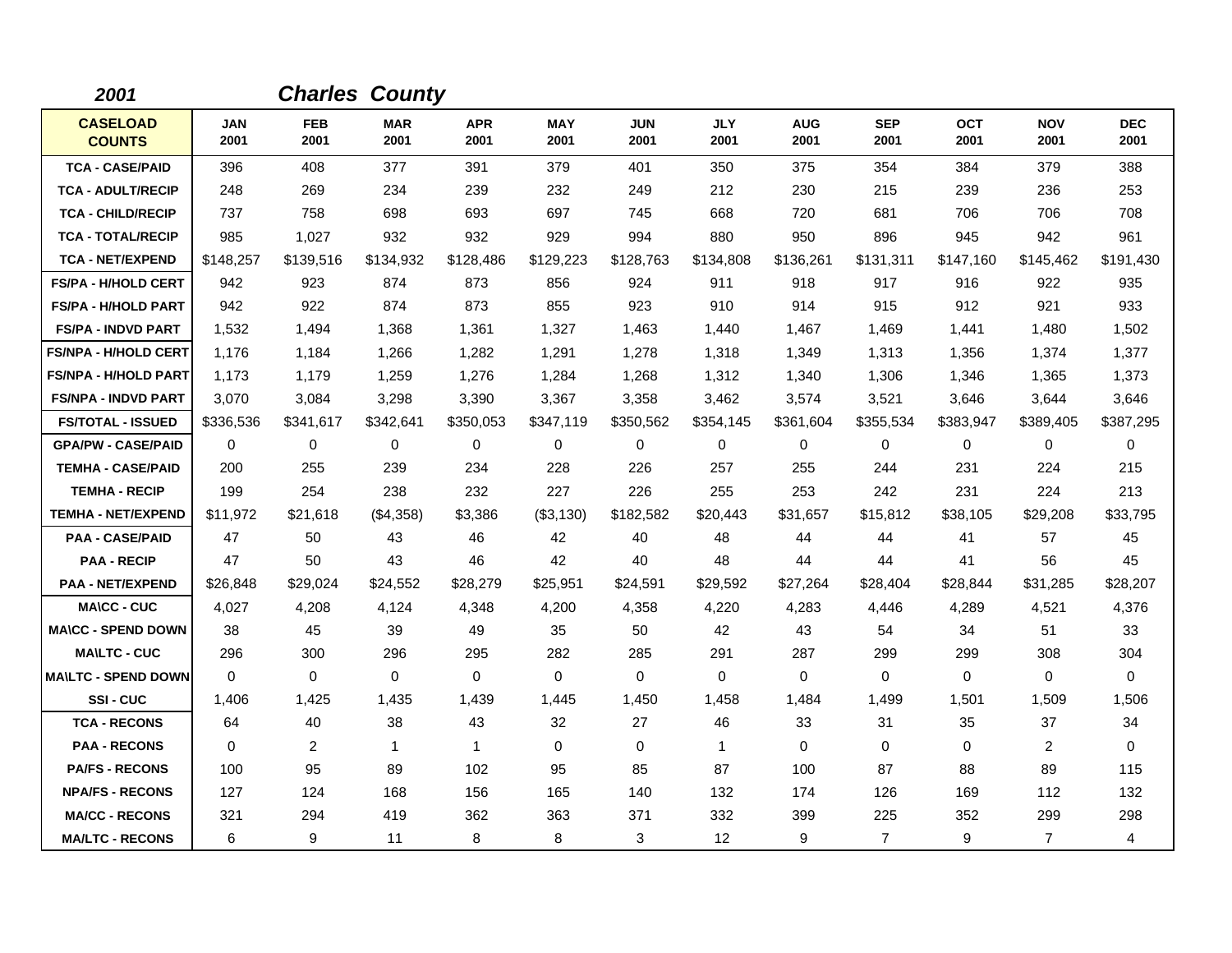| 2002                                   |                    |                    | <b>Charles County</b> |                    |                    |                    |                    |                    |                    |                    |                    |                    |
|----------------------------------------|--------------------|--------------------|-----------------------|--------------------|--------------------|--------------------|--------------------|--------------------|--------------------|--------------------|--------------------|--------------------|
| <b>APPLICATIONS</b><br><b>ACTIVITY</b> | <b>JAN</b><br>2002 | <b>FEB</b><br>2002 | <b>MAR</b><br>2002    | <b>APR</b><br>2002 | <b>MAY</b><br>2002 | <b>JUN</b><br>2002 | <b>JLY</b><br>2002 | <b>AUG</b><br>2002 | <b>SEP</b><br>2002 | <b>OCT</b><br>2002 | <b>NOV</b><br>2002 | <b>DEC</b><br>2002 |
| <b>TCA - RECD</b>                      | 126                | 73                 | 84                    | 94                 | 79                 | 105                | 91                 | 104                | 82                 | 105                | 79                 | 71                 |
| <b>TCA - APPRVD</b>                    | 35                 | 42                 | 35                    | 20                 | 31                 | 33                 | 43                 | 37                 | 50                 | 46                 | 44                 | 37                 |
| <b>TCA - N/APPRVD</b>                  | 94                 | 76                 | 82                    | 59                 | 76                 | 51                 | 70                 | 86                 | 63                 | 66                 | 49                 | 80                 |
| <b>TCA - CLOSED</b>                    | 30                 | 33                 | 28                    | 38                 | 41                 | 25                 | 46                 | 34                 | 31                 | 40                 | 42                 | 32                 |
| <b>FS/PA - RECD</b>                    | 44                 | 48                 | 55                    | 43                 | 51                 | 40                 | 43                 | 47                 | 52                 | 52                 | 60                 | 25                 |
| <b>FS/PA - APPRVD</b>                  | 52                 | 60                 | 59                    | 46                 | 52                 | 43                 | 43                 | 53                 | 55                 | 66                 | 60                 | 23                 |
| <b>FS/PA - N/APPRVD</b>                | 21                 | 19                 | 13                    | 13                 | 21                 | 9                  | 15                 | 21                 | 13                 | 17                 | 14                 | $\overline{2}$     |
| <b>FS/NPA - RECD</b>                   | 338                | 242                | 270                   | 282                | 305                | 305                | 307                | 339                | 287                | 355                | 280                | 249                |
| <b>FS/NPA - APPRVD</b>                 | 234                | 192                | 164                   | 167                | 179                | 186                | 200                | 222                | 190                | 248                | 220                | 167                |
| <b>FS/NPA - N/APPRVD</b>               | 185                | 146                | 163                   | 121                | 179                | 126                | 187                | 184                | 180                | 163                | 169                | 122                |
| <b>TEMHA - RECD</b>                    | 38                 | 31                 | 44                    | 32                 | 31                 | 30                 | 26                 | 40                 | 28                 | 40                 | 26                 | 23                 |
| <b>TEMHA - APPRVD</b>                  | 13                 | 19                 | 21                    | 13                 | 16                 | 13                 | 14                 | 10                 | 11                 | 17                 | 17                 | 19                 |
| <b>TEMHA - N/APPRVD</b>                | 25                 | 30                 | 23                    | 25                 | 29                 | 22                 | 17                 | 25                 | 32                 | 36                 | 16                 | 18                 |
| <b>TEMHA - CLOSED</b>                  | 23                 | 29                 | 15                    | 20                 | 25                 | 23                 | 14                 | 17                 | 13                 | 24                 | 37                 | 19                 |
| <b>PAA - RECD</b>                      | $\overline{c}$     | $\mathbf{1}$       | 3                     | $\overline{7}$     | $\overline{c}$     | 3                  | 5                  | 1                  | $\mathbf{1}$       | 6                  | $\overline{c}$     | 0                  |
| <b>PAA - APPRVD</b>                    | 5                  | 5                  | 3                     | 6                  | 3                  | 4                  | 4                  | 1                  | $\overline{c}$     | 5                  | 4                  | 0                  |
| <b>PAA - N/APPRVD</b>                  | 3                  | 3                  | 3                     | 1                  | 1                  | 1                  | 3                  | 3                  | $\mathbf 0$        | 1                  | 1                  | 0                  |
| <b>PAA - CLOSED</b>                    | 2                  | $\overline{2}$     | $\overline{4}$        | 3                  | 3                  | $\overline{2}$     | 3                  | $\mathbf{1}$       | $\overline{2}$     | 5                  | 4                  | -1                 |
| <b>MA/CC - RECD</b>                    | 561                | 435                | 454                   | 471                | 494                | 382                | 518                | 570                | 467                | 544                | 439                | 384                |
| <b>MA/CC - APPRVD</b>                  | 376                | 376                | 368                   | 339                | 343                | 266                | 344                | 424                | 336                | 427                | 330                | 293                |
| <b>MA/CC - OTO</b>                     | $\mathbf{1}$       | $\overline{2}$     | 3                     | $\overline{2}$     | $\mathbf{1}$       | $\overline{c}$     | $\overline{7}$     | $\mathbf{1}$       | 3                  | $\overline{7}$     | 10                 | $\mathbf 0$        |
| <b>MA/CC - N/APPRVD</b>                | 254                | 234                | 258                   | 225                | 253                | 187                | 277                | 265                | 244                | 277                | 231                | 191                |
| <b>MA/LTC - RECD</b>                   | 17                 | 11                 | 19                    | 8                  | 16                 | 5                  | 9                  | 11                 | 14                 | 9                  | 10                 | 12                 |
| <b>MA/LTC - APPRVD</b>                 | 18                 | 12                 | 26                    | 20                 | 10                 | 20                 | 21                 | 12                 | 16                 | 11                 | 17                 | 9                  |
| <b>MA/LTC - OTO</b>                    | 0                  | 0                  | $\mathbf 0$           | 0                  | 0                  | 0                  | 0                  | 0                  | 0                  | 0                  | 0                  | 0                  |
| <b>MA/LTC - N/APPRVD</b>               | 17                 | 19                 | 21                    | 21                 | 12                 | 23                 | 10                 | 10                 | 23                 | 20                 | 17                 | 13                 |
| <b>SSI-RECD</b>                        | 14                 | 4                  | $\,6\,$               | 14                 | $\overline{7}$     | $\overline{7}$     | 11                 | 13                 | 12                 | 14                 | 5                  | 15                 |
| <b>SSI - APPRVD</b>                    | 16                 | 14                 | 17                    | 22                 | 18                 | 8                  | 15                 | 16                 | 17                 | 17                 | 13                 | 14                 |
| SSI-OTO                                | 0                  | 0                  | 0                     | 0                  | 0                  | 0                  | $\mathbf 0$        | 0                  | 0                  | 1                  | 0                  | 0                  |
| <b>SSI - N/APPRVD</b>                  | 8                  | 5                  | 4                     | 11                 | 4                  | 4                  | 5                  | 5                  | 6                  | 11                 | 3                  | 9                  |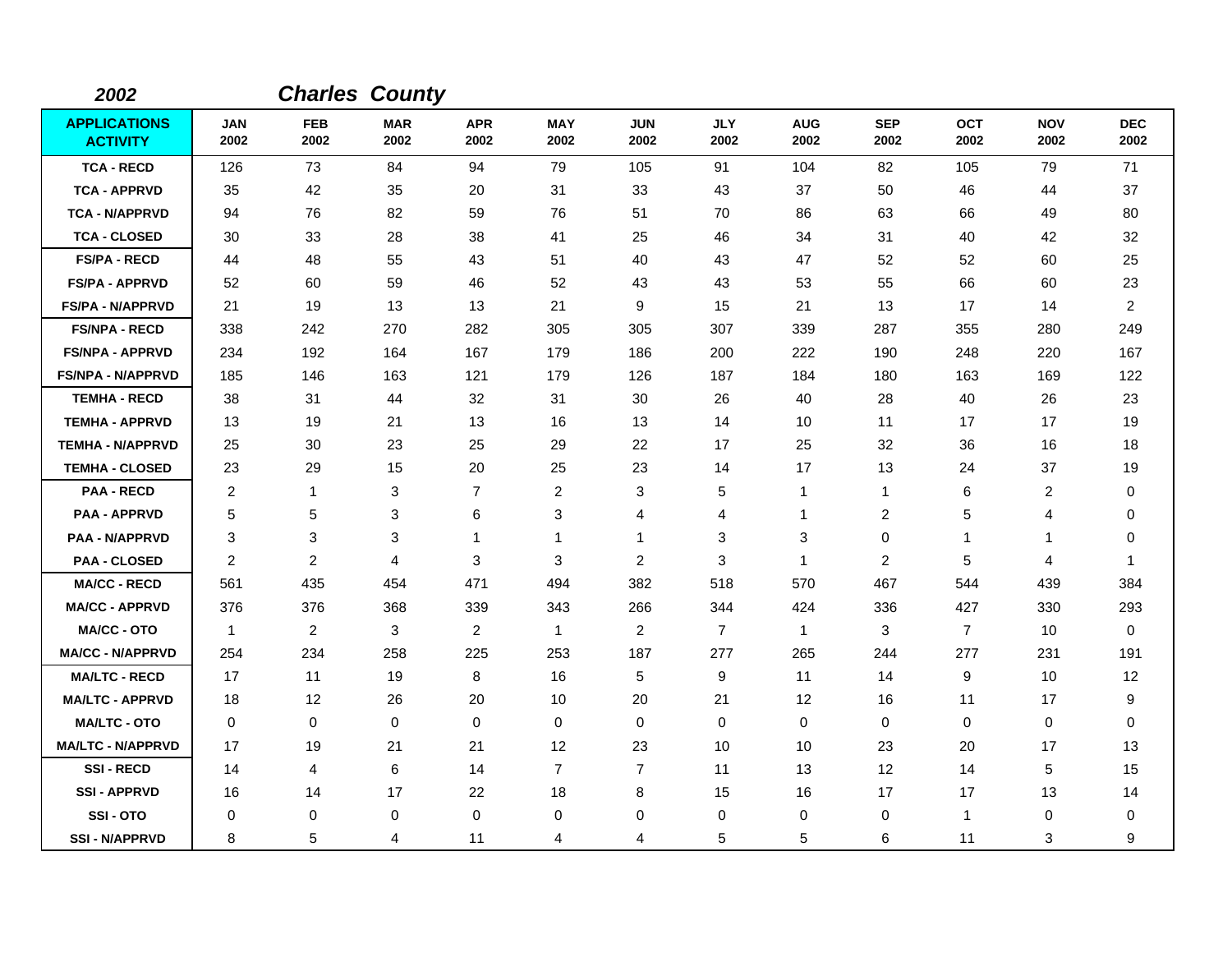| 2002                             |                    |                    | <b>Charles County</b> |                    |                    |                    |                    |                    |                    |                    |                    |                    |
|----------------------------------|--------------------|--------------------|-----------------------|--------------------|--------------------|--------------------|--------------------|--------------------|--------------------|--------------------|--------------------|--------------------|
| <b>CASELOAD</b><br><b>COUNTS</b> | <b>JAN</b><br>2002 | <b>FEB</b><br>2002 | <b>MAR</b><br>2002    | <b>APR</b><br>2002 | <b>MAY</b><br>2002 | <b>JUN</b><br>2002 | <b>JLY</b><br>2002 | <b>AUG</b><br>2002 | <b>SEP</b><br>2002 | <b>OCT</b><br>2002 | <b>NOV</b><br>2002 | <b>DEC</b><br>2002 |
| <b>TCA - CASE/PAID</b>           | 385                | 405                | 404                   | 373                | 374                | 393                | 395                | 396                | 414                | 422                | 412                | 433                |
| <b>TCA - ADULT/RECIP</b>         | 255                | 272                | 274                   | 242                | 249                | 260                | 263                | 269                | 282                | 292                | 281                | 301                |
| <b>TCA - CHILD/RECIP</b>         | 722                | 737                | 732                   | 676                | 685                | 700                | 702                | 699                | 724                | 752                | 741                | 772                |
| <b>TCA - TOTAL/RECIP</b>         | 977                | 1,009              | 1,006                 | 918                | 934                | 960                | 965                | 968                | 1,006              | 1,044              | 1,022              | 1,073              |
| <b>TCA - NET/EXPEND</b>          | \$142,737          | \$144,354          | \$139,142             | \$133,081          | \$136,972          | \$99,683           | \$146,705          | \$152,226          | \$149,277          | \$156,637          | \$154,740          | \$204,951          |
| <b>FS/PA - H/HOLD CERT</b>       | 919                | 926                | 941                   | 922                | 902                | 892                | 882                | 895                | 913                | 923                | 902                | 904                |
| <b>FS/PA - H/HOLD PART</b>       | 916                | 923                | 937                   | 919                | 900                | 887                | 881                | 894                | 910                | 919                | 901                | 904                |
| <b>FS/PA - INDVD PART</b>        | 1,476              | 1,504              | 1,525                 | 1,059              | 1,476              | 1.440              | 1,432              | 1,474              | 1,496              | 1,512              | 1,476              | 1,488              |
| <b>FS/NPA - H/HOLD CERT</b>      | 1,431              | 1,453              | 1,464                 | 1,462              | 1,463              | 1,467              | 1,481              | 1,513              | 1,510              | 1,564              | 1,603              | 1,606              |
| <b>FS/NPA - H/HOLD PART</b>      | 1,420              | 1,446              | 1,459                 | 1,456              | 1,455              | 1,457              | 1,471              | 1,502              | 1,503              | 1,554              | 1,595              | 1,601              |
| <b>FS/NPA - INDVD PART</b>       | 3,760              | 3,796              | 3.861                 | 3,838              | 3,869              | 3,882              | 3,963              | 4,072              | 4,062              | 4.156              | 4,261              | 4,246              |
| <b>FS/TOTAL - ISSUED</b>         | \$391,102          | \$398,851          | \$406,171             | \$402,678          | \$399,939          | \$400,365          | \$408,280          | \$418,060          | \$420,033          | \$453,400          | \$454,231          | \$452,621          |
| <b>GPA/PW - CASE/PAID</b>        | 0                  | 0                  | 0                     | 0                  | 0                  | 0                  | 0                  | 0                  | $\mathbf 0$        | 0                  | $\mathbf 0$        | $\mathbf 0$        |
| <b>TEMHA - CASE/PAID</b>         | 206                | 199                | 215                   | 202                | 202                | 188                | 195                | 184                | 190                | 198                | 197                | 179                |
| <b>TEMHA - RECIP</b>             | 204                | 199                | 214                   | 201                | 202                | 188                | 195                | 183                | 189                | 189                | 190                | 178                |
| <b>TEMHA - NET/EXPEND</b>        | \$29,713           | \$27,084           | \$36,150              | \$18,427           | (\$7,559)          | \$59,799           | \$10,287           | \$33,712           | \$12,683           | \$11,146           | \$57,194           | \$24,273           |
| <b>PAA - CASE/PAID</b>           | 58                 | 52                 | 51                    | 53                 | 49                 | 48                 | 54                 | 53                 | 51                 | 51                 | 54                 | 50                 |
| <b>PAA - RECIP</b>               | 57                 | 52                 | 49                    | 50                 | 49                 | 48                 | 54                 | 53                 | 51                 | 51                 | 54                 | 50                 |
| <b>PAA - NET/EXPEND</b>          | \$31,262           | \$29,837           | \$25,126              | \$34,802           | \$29,637           | \$28,265           | \$32,544           | \$33,417           | \$31,808           | \$32,289           | \$33,098           | \$31,635           |
| <b>MA\CC - CUC</b>               | 4,405              | 4,625              | 4,431                 | 4,632              | 4,495              | 4,637              | 4,415              | 4,466              | 4,653              | 4,523              | 4,734              | 4,470              |
| <b>MA\CC - SPEND DOWN</b>        | 37                 | 46                 | 37                    | 52                 | 45                 | 53                 | 38                 | 40                 | 50                 | 40                 | 53                 | 30                 |
| <b>MA\LTC - CUC</b>              | 298                | 303                | 309                   | 315                | 300                | 299                | 311                | 299                | 300                | 290                | 302                | 293                |
| <b>MA\LTC - SPEND DOWN</b>       | 0                  | 0                  | 0                     | 0                  | 0                  | 0                  | 0                  | 0                  | $\mathbf 0$        | 0                  | 0                  | $\mathbf 0$        |
| SSI-CUC                          | 1,517              | 1,525              | 1,513                 | 1,524              | 1,542              | 1,538              | 1,510              | 1,500              | 1,514              | 1,500              | 1,501              | 1,495              |
| <b>TCA - RECONS</b>              | 50                 | 44                 | 43                    | 44                 | 49                 | 48                 | 42                 | 30                 | 25                 | 43                 | 44                 | 43                 |
| <b>PAA - RECONS</b>              | 0                  | 0                  | $\mathbf{1}$          | 0                  | 0                  | $\mathbf{1}$       | 0                  | 0                  | $\mathbf 0$        | 0                  | $\mathbf 0$        | 0                  |
| <b>PA/FS - RECONS</b>            | 105                | 84                 | 102                   | 119                | 101                | 105                | 89                 | 83                 | 65                 | 81                 | 104                | 106                |
| <b>NPA/FS - RECONS</b>           | 119                | 112                | 139                   | 129                | 131                | 166                | 108                | 113                | 107                | 150                | 153                | 137                |
| <b>MA/CC - RECONS</b>            | 337                | 321                | 494                   | 388                | 369                | 154                | 401                | 298                | 276                | 294                | 361                | 406                |
| <b>MA/LTC - RECONS</b>           | 8                  | 5                  | 10                    | 8                  | $\overline{7}$     | $\overline{4}$     | 9                  | $\overline{7}$     | 10                 | 6                  | 4                  | 9                  |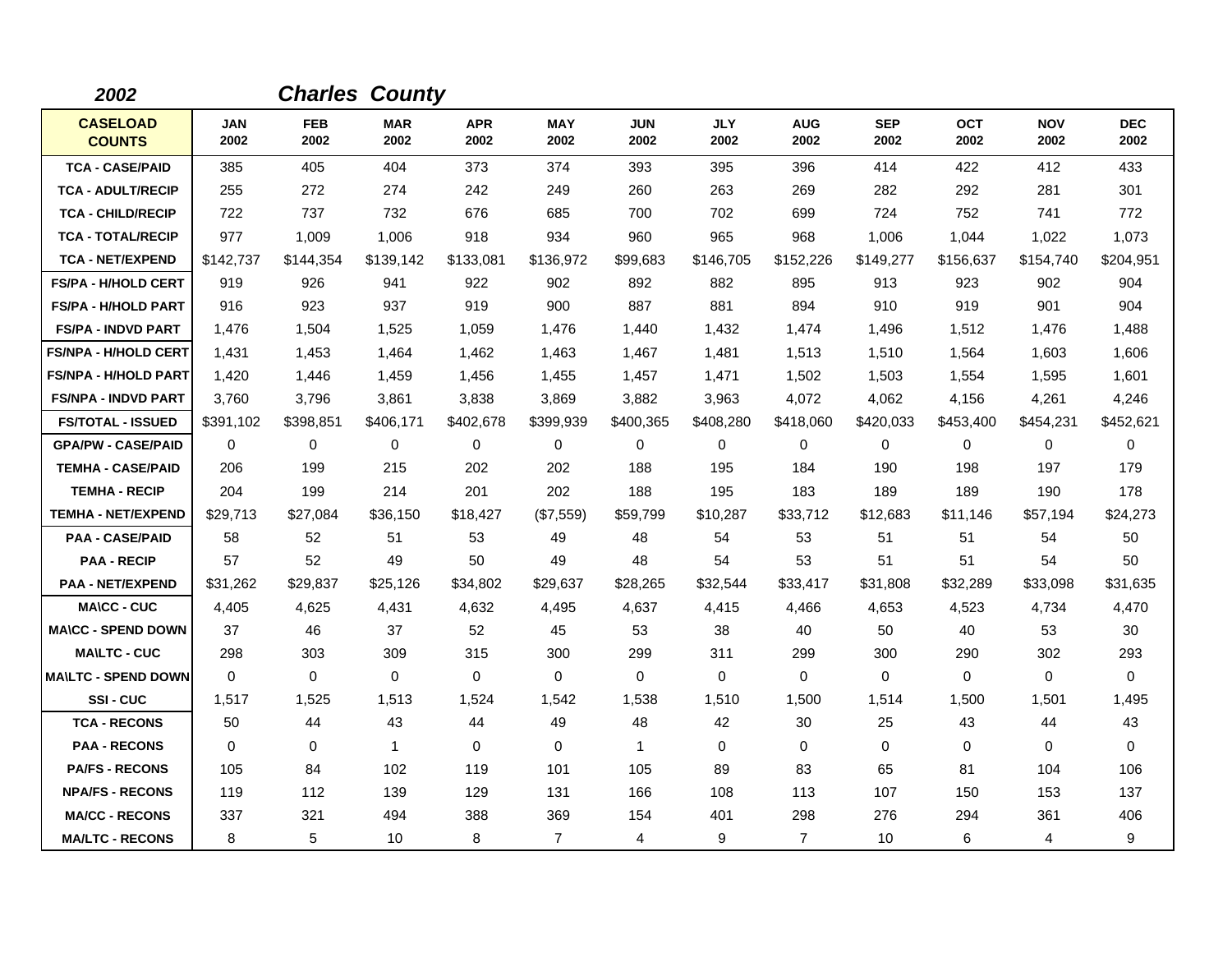| 2003                                   |                    |                    | <b>Charles County</b> |                    |                    |                    |                    |                    |                    |                    |                    |                    |
|----------------------------------------|--------------------|--------------------|-----------------------|--------------------|--------------------|--------------------|--------------------|--------------------|--------------------|--------------------|--------------------|--------------------|
| <b>APPLICATIONS</b><br><b>ACTIVITY</b> | <b>JAN</b><br>2003 | <b>FEB</b><br>2003 | <b>MAR</b><br>2003    | <b>APR</b><br>2003 | <b>MAY</b><br>2003 | <b>JUN</b><br>2003 | <b>JLY</b><br>2003 | <b>AUG</b><br>2003 | <b>SEP</b><br>2003 | <b>OCT</b><br>2003 | <b>NOV</b><br>2003 | <b>DEC</b><br>2003 |
| <b>TCA - RECD</b>                      | 113                | 69                 | 104                   | 76                 | 101                | 68                 | 92                 | 86                 | 78                 | 68                 | 57                 | 69                 |
| <b>TCA - APPRVD</b>                    | 41                 | 46                 | 46                    | 46                 | 41                 | 29                 | 34                 | 43                 | 45                 | 50                 | 39                 | 43                 |
| <b>TCA - N/APPRVD</b>                  | 91                 | 96                 | 82                    | 57                 | 66                 | 73                 | 97                 | 78                 | 86                 | 66                 | 60                 | 68                 |
| <b>TCA - CLOSED</b>                    | 33                 | 41                 | 39                    | 34                 | 37                 | 45                 | 73                 | 42                 | 39                 | 36                 | 49                 | 41                 |
| <b>FS/PA - RECD</b>                    | 65                 | 34                 | 37                    | 45                 | 32                 | 34                 | 32                 | 33                 | 38                 | 43                 | 32                 | 32                 |
| <b>FS/PA - APPRVD</b>                  | 68                 | 43                 | 39                    | 41                 | 38                 | 30                 | 32                 | 34                 | 32                 | 42                 | 31                 | 31                 |
| <b>FS/PA - N/APPRVD</b>                | 16                 | 14                 | $\,6$                 | 5                  | 8                  | 8                  | 11                 | 8                  | $12 \overline{ }$  | 13                 | 10                 | 12                 |
| <b>FS/NPA - RECD</b>                   | 380                | 243                | 318                   | 290                | 343                | 328                | 352                | 303                | 293                | 381                | 267                | 318                |
| <b>FS/NPA - APPRVD</b>                 | 261                | 214                | 233                   | 214                | 287                | 252                | 254                | 240                | 215                | 264                | 201                | 272                |
| <b>FS/NPA - N/APPRVD</b>               | 180                | 137                | 130                   | 140                | 146                | 132                | 152                | 165                | 178                | 170                | 168                | 185                |
| <b>TEMHA - RECD</b>                    | 32                 | 27                 | 29                    | 27                 | 24                 | 28                 | 38                 | 31                 | 34                 | 40                 | 30                 | 34                 |
| <b>TEMHA - APPRVD</b>                  | 22                 | 9                  | 13                    | 19                 | 19                 | $\overline{7}$     | $12 \,$            | 24                 | 13                 | $\overline{7}$     | 9                  | 17                 |
| <b>TEMHA - N/APPRVD</b>                | 12                 | 14                 | 19                    | 19                 | 20                 | 19                 | 24                 | 24                 | 34                 | 25                 | 25                 | 30                 |
| <b>TEMHA - CLOSED</b>                  | 20                 | 13                 | 17                    | 18                 | 17                 | 17                 | 25                 | 28                 | 11                 | 16                 | 13                 | 14                 |
| <b>PAA - RECD</b>                      | 4                  | 0                  | 4                     | 0                  | $\overline{c}$     | $\overline{c}$     | 0                  | 4                  | $\overline{c}$     | 4                  | 1                  | 4                  |
| <b>PAA - APPRVD</b>                    | $\overline{7}$     | 1                  | $\mathbf{1}$          | 2                  | 1                  | $\overline{c}$     | $\mathbf 0$        | 3                  | 1                  | 5                  | 1                  | 4                  |
| <b>PAA - N/APPRVD</b>                  | $\overline{1}$     | 0                  | 0                     | 1                  | $\mathbf 0$        | $\overline{c}$     | 0                  | 0                  | $\overline{c}$     | $\overline{c}$     | 0                  | -1                 |
| <b>PAA - CLOSED</b>                    | 3                  | 0                  | 3                     | 1                  | $\overline{2}$     | 4                  | 2                  | $\overline{7}$     | $\overline{c}$     | 3                  | 2                  | -1                 |
| <b>MA/CC - RECD</b>                    | 627                | 403                | 517                   | 459                | 415                | 448                | 516                | 485                | 481                | 531                | 450                | 458                |
| <b>MA/CC - APPRVD</b>                  | 422                | 299                | 331                   | 317                | 352                | 309                | 366                | 349                | 314                | 456                | 291                | 371                |
| <b>MA/CC - OTO</b>                     | 4                  | 6                  | $\overline{4}$        | $\mathbf{1}$       | 3                  | 0                  | $\mathbf{1}$       | $\overline{a}$     | 3                  | $\overline{a}$     | 5                  | $\overline{7}$     |
| <b>MA/CC - N/APPRVD</b>                | 206                | 201                | 193                   | 188                | 255                | 197                | 222                | 229                | 229                | 245                | 188                | 255                |
| <b>MA/LTC - RECD</b>                   | 11                 | 4                  | $\,6$                 | 14                 | 3                  | $\mathbf{1}$       | 21                 | 14                 | 8                  | 10                 | 3                  | 9                  |
| <b>MA/LTC - APPRVD</b>                 | 25                 | 15                 | 18                    | 19                 | 13                 | 8                  | 16                 | 15                 | 8                  | 12                 | 4                  | $\overline{7}$     |
| <b>MA/LTC - OTO</b>                    | $\mathbf 0$        | 0                  | 0                     | 0                  | 0                  | 0                  | 0                  | 0                  | $\mathbf 0$        | 0                  | 0                  | 0                  |
| <b>MA/LTC - N/APPRVD</b>               | 16                 | 16                 | 11                    | 13                 | 9                  | $\Omega$           | $12 \,$            | 6                  | 16                 | 15                 | 5                  | $\overline{7}$     |
| <b>SSI-RECD</b>                        | 18                 | 6                  | 11                    | 9                  | 15                 | 4                  | 17                 | 10                 | 9                  | 11                 | 6                  | 13                 |
| <b>SSI-APPRVD</b>                      | 29                 | 12                 | 14                    | 11                 | 21                 | 11                 | 17                 | 20                 | 14                 | 24                 | 10                 | 17                 |
| SSI-OTO                                | $\Omega$           | 0                  | $\overline{1}$        | 0                  | $\mathbf 0$        | 0                  | $\mathbf 0$        | 0                  | $\Omega$           | $\Omega$           | 0                  | 0                  |
| <b>SSI-N/APPRVD</b>                    | 6                  | 6                  | 3                     | 2                  | 11                 | 5                  | 9                  | 6                  | 6                  | 10                 | 3                  | 5                  |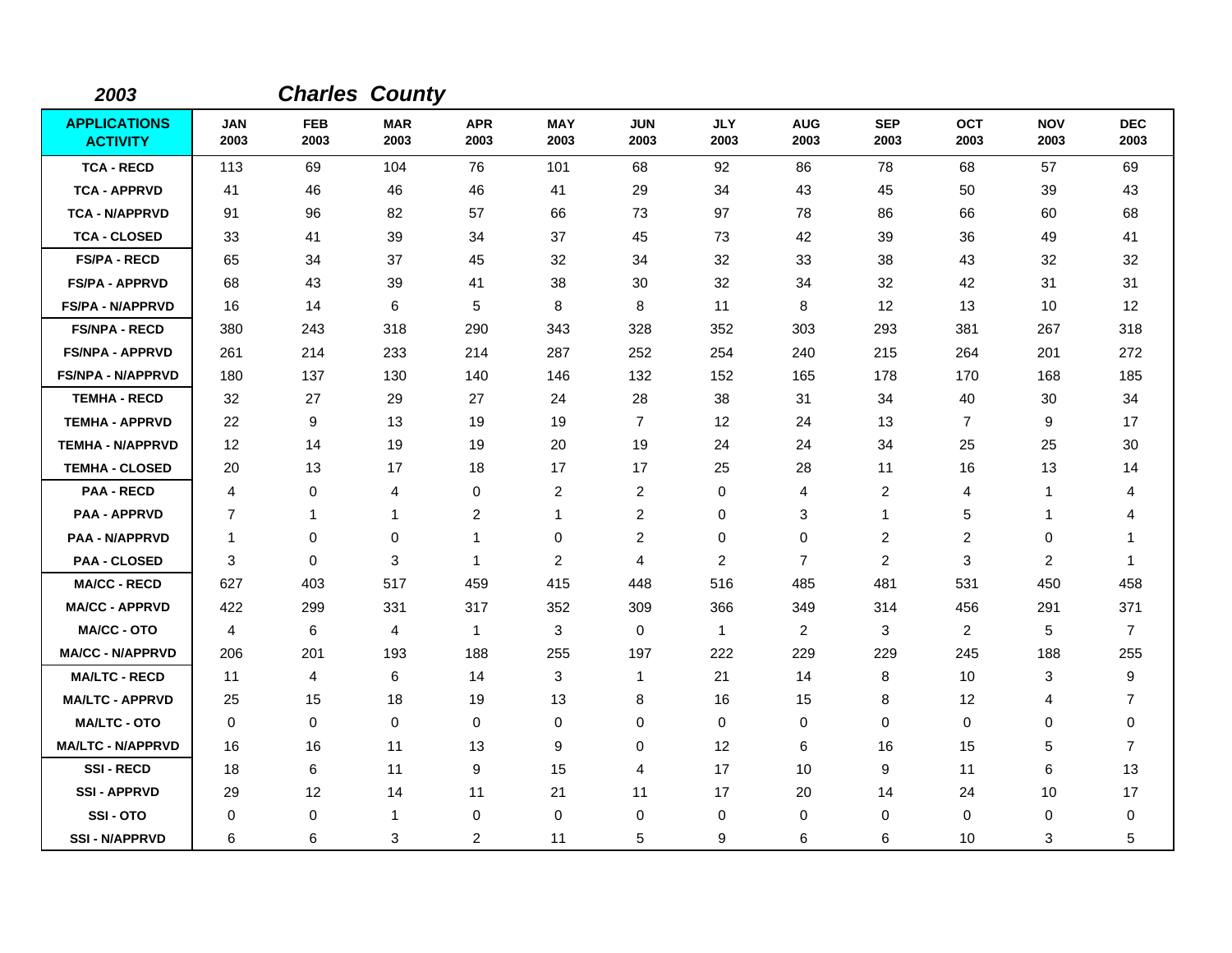| 2003                             |                    |                    | <b>Charles County</b> |                    |                    |                    |                    |                    |                    |                    |                    |                    |
|----------------------------------|--------------------|--------------------|-----------------------|--------------------|--------------------|--------------------|--------------------|--------------------|--------------------|--------------------|--------------------|--------------------|
| <b>CASELOAD</b><br><b>COUNTS</b> | <b>JAN</b><br>2003 | <b>FEB</b><br>2003 | <b>MAR</b><br>2003    | <b>APR</b><br>2003 | <b>MAY</b><br>2003 | <b>JUN</b><br>2003 | <b>JLY</b><br>2003 | <b>AUG</b><br>2003 | <b>SEP</b><br>2003 | <b>OCT</b><br>2003 | <b>NOV</b><br>2003 | <b>DEC</b><br>2003 |
| <b>TCA - CASE/PAID</b>           | 415                | 438                | 451                   | 453                | 451                | 435                | 392                | 426                | 439                | 457                | 423                | 443                |
| <b>TCA - ADULT/RECIP</b>         | 293                | 302                | 323                   | 325                | 324                | 302                | 264                | 297                | 299                | 318                | 284                | 311                |
| <b>TCA - CHILD/RECIP</b>         | 750                | 807                | 790                   | 810                | 838                | 803                | 735                | 779                | 790                | 799                | 753                | 813                |
| <b>TCA - TOTAL/RECIP</b>         | 1,043              | 1,109              | 1,113                 | 1,135              | 1,162              | 1,105              | 999                | 1,076              | 1,089              | 1,117              | 1,037              | 1,124              |
| <b>TCA - NET/EXPEND</b>          | \$151,738          | \$156,701          | \$154,033             | \$167,294          | \$168,503          | \$154,118          | \$156,998          | \$156,574          | \$218,318          | \$165,510          | \$151,968          | \$159,553          |
| <b>FS/PA - H/HOLD CERT</b>       | 923                | 933                | 916                   | 931                | 943                | 973                | 902                | 903                | 907                | 913                | 912                | 899                |
| <b>FS/PA - H/HOLD PART</b>       | 922                | 933                | 914                   | 930                | 941                | 936                | 901                | 900                | 906                | 909                | 911                | 898                |
| <b>FS/PA - INDVD PART</b>        | 1,519              | 1,565              | 1,505                 | 1,575              | 1,625              | 1,617              | 1,549              | 1,558              | 1,565              | 1,570              | 1,567              | 1,547              |
| <b>FS/NPA - H/HOLD CERT</b>      | 1,655              | 1,658              | 1.701                 | 1,659              | 1,693              | 1.699              | 1,737              | 1,772              | 1,770              | 1,816              | 1,810              | 1,839              |
| <b>FS/NPA - H/HOLD PART</b>      | 1,649              | 1,651              | 1,692                 | 1,655              | 1,685              | 1,690              | 1,730              | 1,762              | 1,760              | 1,802              | 1,803              | 1,831              |
| <b>FS/NPA - INDVD PART</b>       | 4,380              | 4,381              | 4,503                 | 4,396              | 4,536              | 4,546              | 4,622              | 4,679              | 4,678              | 4,810              | 4,800              | 4,848              |
| <b>FS/TOTAL - ISSUED</b>         | \$463,474          | \$471,970          | \$479,372             | \$483,877          | \$497,196          | \$495,138          | \$504,293          | \$518,216          | \$516,134          | \$536,983          | \$537,965          | \$537,309          |
| <b>GPA/PW - CASE/PAID</b>        | $\Omega$           | 0                  | $\Omega$              | $\mathbf 0$        | 0                  | $\Omega$           | $\mathbf 0$        | $\mathbf 0$        | $\mathbf 0$        | 0                  | $\mathbf 0$        | 0                  |
| <b>TEMHA - CASE/PAID</b>         | 185                | 180                | 182                   | 192                | 191                | 167                | 164                | 166                | 167                | 152                | 150                | 166                |
| <b>TEMHA - RECIP</b>             | 185                | 179                | 182                   | 189                | 191                | 167                | 158                | 165                | 165                | 150                | 149                | 163                |
| <b>TEMHA - NET/EXPEND</b>        | \$12,004           | \$10,505           | (\$12,170)            | \$16,133           | \$34,051           | \$57,639           | (\$4,085)          | \$18,015           | \$8,878            | \$24,817           | \$9,090            | \$13,859           |
| <b>PAA - CASE/PAID</b>           | 55                 | 57                 | 54                    | 58                 | 55                 | 54                 | 55                 | 49                 | 49                 | 50                 | 50                 | 51                 |
| <b>PAA - RECIP</b>               | 55                 | 57                 | 54                    | 58                 | 55                 | 54                 | 55                 | 49                 | 49                 | 50                 | 50                 | 51                 |
| <b>PAA - NET/EXPEND</b>          | \$33,708           | \$33,699           | \$33,749              | \$35,994           | \$33,446           | \$34,062           | \$32,159           | \$30,180           | \$29,402           | \$29,684           | \$30,365           | \$28,507           |
| <b>MA\CC - CUC</b>               | 4,585              | 4,772              | 4,535                 | 4,752              | 4,596              | 4,818              | 4,692              | 4,697              | 5,030              | 5,279              | 5,432              | 5,175              |
| <b>MA\CC - SPEND DOWN</b>        | 40                 | 48                 | 42                    | 48                 | 34                 | 44                 | 32                 | 32                 | 45                 | 47                 | 55                 | 38                 |
| <b>MA\LTC - CUC</b>              | 295                | 296                | 285                   | 293                | 288                | 294                | 280                | 281                | 276                | 272                | 272                | 250                |
| <b>MAILTC - SPEND DOWN</b>       | $\Omega$           | $\Omega$           | $\mathbf 0$           | $\Omega$           | 0                  | 0                  | $\Omega$           | 0                  | 0                  | 0                  | $\mathbf 0$        | 0                  |
| SSI-CUC                          | 1,500              | 1,500              | 1,503                 | 1,508              | 1,509              | 1,508              | 1,502              | 1,505              | 1,509              | 1,520              | 1,517              | 1,513              |
| <b>TCA - RECONS</b>              | 52                 | 31                 | 26                    | 46                 | 43                 | 55                 | 41                 | 49                 | 38                 | 57                 | 50                 | 41                 |
| <b>PAA - RECONS</b>              | $\overline{1}$     | $\Omega$           | $\Omega$              | $\Omega$           | $\mathbf 1$        | $\Omega$           | $\Omega$           | 0                  | $\Omega$           | $\Omega$           | $\mathbf 0$        | $\mathbf 0$        |
| <b>PA/FS - RECONS</b>            | 113                | 74                 | 72                    | 93                 | 91                 | 87                 | 85                 | 83                 | 83                 | 100                | 92                 | 87                 |
| <b>NPA/FS - RECONS</b>           | 156                | 101                | 125                   | 149                | 155                | 134                | 126                | 106                | 115                | 148                | 122                | 138                |
| <b>MA/CC - RECONS</b>            | 357                | 395                | 405                   | 453                | 329                | 292                | 454                | 343                | 306                | 362                | 280                | 405                |
| <b>MA/LTC - RECONS</b>           | $\overline{7}$     | 14                 | $\overline{7}$        | 11                 | 5                  | 4                  | 8                  | 5                  | 2                  | $\overline{7}$     | 8                  | 5                  |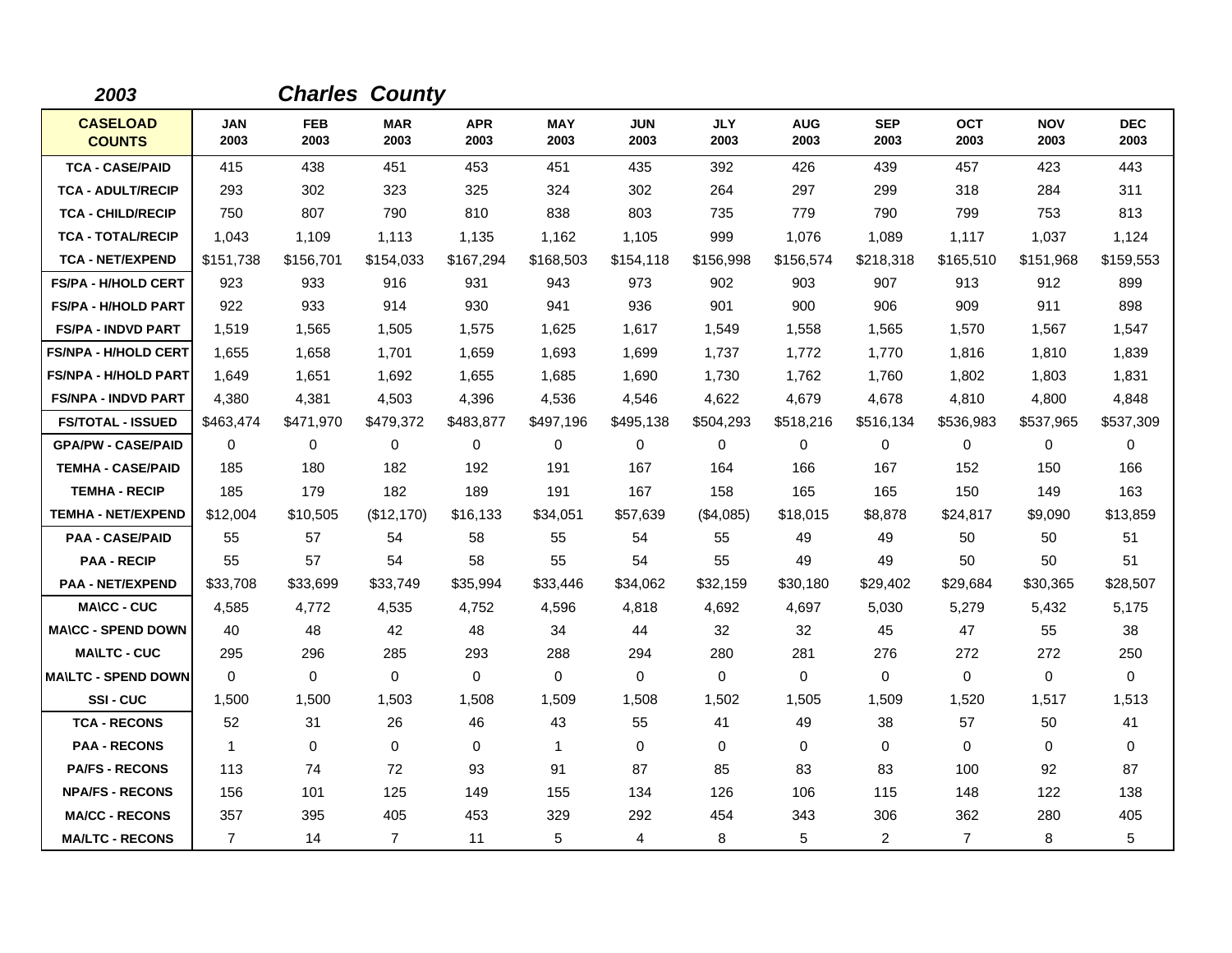| 2004                                   |                    |                    | <b>Charles County</b> |                    |                    |                    |                    |                    |                    |                    |                    |                    |
|----------------------------------------|--------------------|--------------------|-----------------------|--------------------|--------------------|--------------------|--------------------|--------------------|--------------------|--------------------|--------------------|--------------------|
| <b>APPLICATIONS</b><br><b>ACTIVITY</b> | <b>JAN</b><br>2004 | <b>FEB</b><br>2004 | <b>MAR</b><br>2004    | <b>APR</b><br>2004 | <b>MAY</b><br>2004 | <b>JUN</b><br>2004 | <b>JLY</b><br>2004 | <b>AUG</b><br>2004 | <b>SEP</b><br>2004 | <b>OCT</b><br>2004 | <b>NOV</b><br>2004 | <b>DEC</b><br>2004 |
| <b>TCA - RECD</b>                      | 70                 | 89                 | 76                    | 84                 | 89                 | 86                 | 85                 | 105                | 80                 | 91                 | 63                 | 74                 |
| <b>TCA - APPRVD</b>                    | 28                 | 44                 | 59                    | 33                 | 38                 | 40                 | 32                 | 35                 | 37                 | 39                 | 38                 | 37                 |
| <b>TCA - N/APPRVD</b>                  | 48                 | 42                 | 72                    | 37                 | 66                 | 63                 | 70                 | 65                 | 70                 | 80                 | 42                 | 70                 |
| <b>TCA - CLOSED</b>                    | 47                 | 49                 | 45                    | 39                 | 57                 | 36                 | 49                 | 41                 | 40                 | 27                 | 41                 | 39                 |
| <b>FS/PA - RECD</b>                    | 51                 | 35                 | 40                    | 26                 | 34                 | 35                 | 38                 | 36                 | 41                 | 42                 | 44                 | 36                 |
| <b>FS/PA - APPRVD</b>                  | 41                 | 32                 | 41                    | 29                 | 32                 | 33                 | 32                 | 30                 | 38                 | 49                 | 50                 | 32                 |
| <b>FS/PA - N/APPRVD</b>                | 13                 | 8                  | 9                     | 8                  | 9                  | $\overline{7}$     | $\overline{7}$     | 8                  | 10                 | 13                 | 11                 | 5                  |
| <b>FS/NPA - RECD</b>                   | 317                | 279                | 312                   | 307                | 305                | 312                | 312                | 336                | 371                | 375                | 305                | 312                |
| <b>FS/NPA - APPRVD</b>                 | 232                | 212                | 275                   | 231                | 221                | 236                | 246                | 237                | 248                | 324                | 262                | 251                |
| <b>FS/NPA - N/APPRVD</b>               | 166                | 124                | 175                   | 167                | 129                | 136                | 152                | 152                | 137                | 176                | 148                | 147                |
| <b>TEMHA - RECD</b>                    | 25                 | 42                 | 39                    | 38                 | 29                 | 38                 | 35                 | 43                 | 37                 | 41                 | 33                 | 24                 |
| <b>TEMHA - APPRVD</b>                  | $\overline{7}$     | 12                 | 15                    | 12                 | 13                 | 20                 | 21                 | 11                 | 17                 | 16                 | 14                 | 12                 |
| <b>TEMHA - N/APPRVD</b>                | 20                 | 23                 | 38                    | 32                 | 21                 | 27                 | 28                 | 28                 | 30                 | 33                 | 36                 | 24                 |
| <b>TEMHA - CLOSED</b>                  | 19                 | 17                 | 21                    | 11                 | 11                 | 16                 | 20                 | 13                 | 25                 | 20                 | 8                  | 8                  |
| <b>PAA - RECD</b>                      | 3                  | 2                  | 1                     | 1                  | 3                  | 2                  | 0                  | $\overline{c}$     | $\overline{c}$     | 3                  | 0                  | 3                  |
| <b>PAA - APPRVD</b>                    | 4                  | 1                  | 3                     | 1                  | 3                  | 5                  | 1                  | $\mathbf{1}$       | 3                  | 2                  | 1                  | 3                  |
| <b>PAA - N/APPRVD</b>                  | $\mathbf{1}$       | 0                  | 1                     | 0                  | $\overline{c}$     | $\overline{c}$     | $\mathbf 0$        | 0                  | 0                  | 0                  | 0                  | 0                  |
| <b>PAA - CLOSED</b>                    | $\overline{7}$     | 3                  | $\mathbf{1}$          | 1                  | 3                  | 3                  | 0                  | $\overline{c}$     | 3                  | 3                  | $\overline{2}$     | 3                  |
| <b>MA/CC - RECD</b>                    | 543                | 515                | 568                   | 498                | 516                | 513                | 580                | 560                | 549                | 493                | 420                | 447                |
| <b>MA/CC - APPRVD</b>                  | 387                | 338                | 433                   | 348                | 418                | 306                | 410                | 388                | 419                | 398                | 303                | 381                |
| <b>MA/CC - OTO</b>                     | $\mathbf 0$        | $\mathbf{1}$       | 9                     | 3                  | $\mathbf 1$        | 3                  | $\overline{7}$     | $\mathbf{1}$       | 4                  | $\mathbf 0$        | $\overline{2}$     | $\overline{2}$     |
| <b>MA/CC - N/APPRVD</b>                | 262                | 225                | 328                   | 264                | 271                | 229                | 248                | 255                | 221                | 331                | 242                | 235                |
| <b>MA/LTC - RECD</b>                   | 17                 | 16                 | 16                    | 18                 | 10                 | 13                 | 13                 | 15                 | 9                  | 14                 | 14                 | 20                 |
| <b>MA/LTC - APPRVD</b>                 | 12                 | 23                 | 16                    | 37                 | 15                 | 25                 | 17                 | 18                 | 16                 | 10                 | 9                  | 13                 |
| <b>MA/LTC - OTO</b>                    | $\mathbf 0$        | 0                  | 0                     | 0                  | 0                  | 0                  | 0                  | 0                  | $\mathbf 0$        | 0                  | 0                  | 0                  |
| <b>MA/LTC - N/APPRVD</b>               | 6                  | 13                 | 27                    | 39                 | 23                 | 16                 | 10                 | 21                 | 19                 | 9                  | 13                 | 25                 |
| <b>SSI-RECD</b>                        | 11                 | 19                 | 16                    | 9                  | $\overline{7}$     | 11                 | 9                  | 20                 | 13                 | 10                 | 5                  | 11                 |
| <b>SSI-APPRVD</b>                      | 19                 | 20                 | 23                    | 19                 | 17                 | 13                 | 12                 | 20                 | 13                 | 15                 | $\overline{7}$     | 17                 |
| SSI-OTO                                | 0                  | 0                  | $\mathbf 0$           | 0                  | 0                  | 0                  | 0                  | 0                  | 1                  | 0                  | 0                  | 0                  |
| <b>SSI-N/APPRVD</b>                    | 9                  | $\overline{7}$     | 9                     | 4                  | 4                  | 6                  | 6                  | 9                  | 5                  | 5                  | 8                  | 6                  |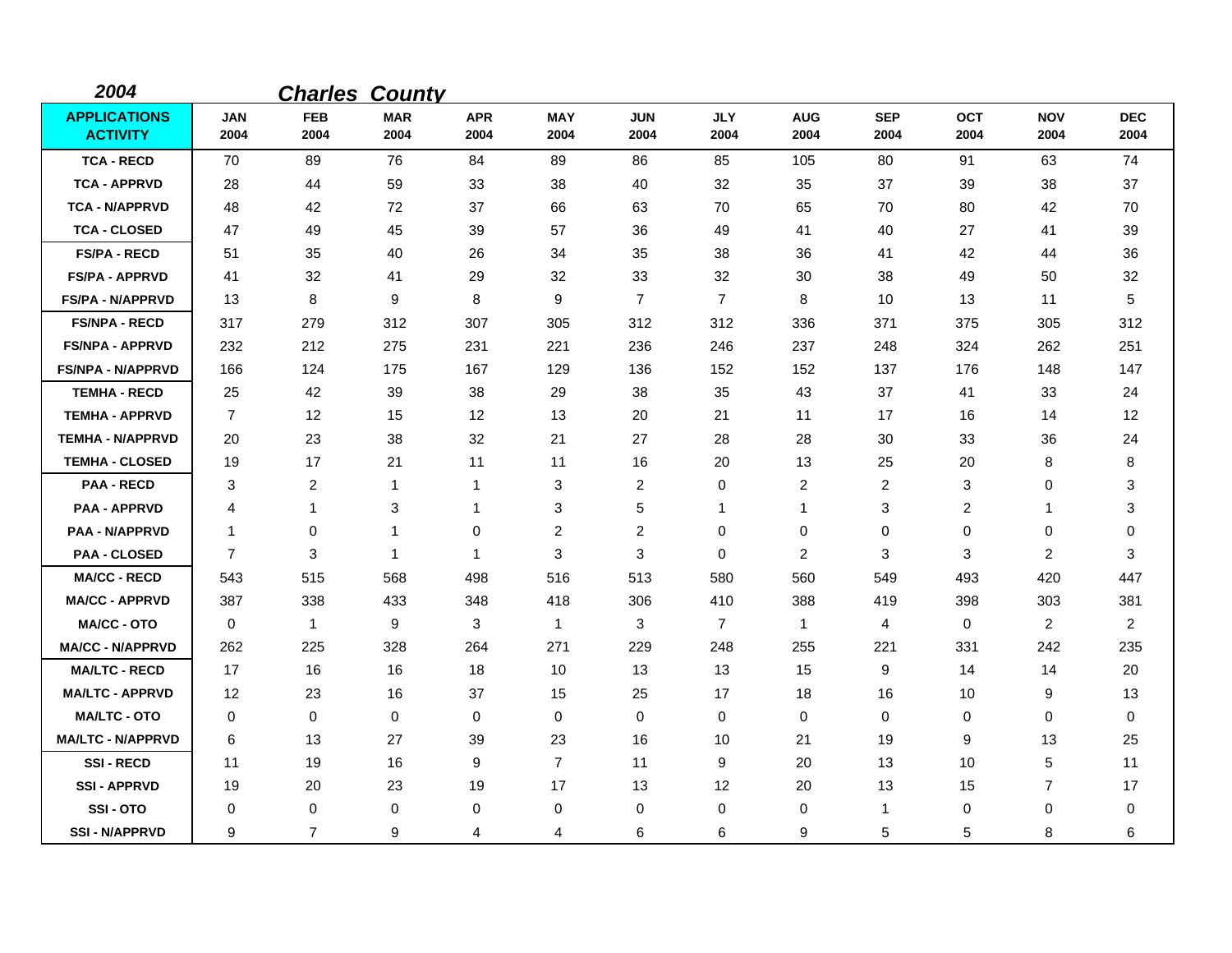| 2004                             |                    |                    | <b>Charles County</b> |                    |                    |                    |                    |                    |                    |                    |                    |                    |
|----------------------------------|--------------------|--------------------|-----------------------|--------------------|--------------------|--------------------|--------------------|--------------------|--------------------|--------------------|--------------------|--------------------|
| <b>CASELOAD</b><br><b>COUNTS</b> | <b>JAN</b><br>2004 | <b>FEB</b><br>2004 | <b>MAR</b><br>2004    | <b>APR</b><br>2004 | <b>MAY</b><br>2004 | <b>JUN</b><br>2004 | <b>JLY</b><br>2004 | <b>AUG</b><br>2004 | <b>SEP</b><br>2004 | <b>OCT</b><br>2004 | <b>NOV</b><br>2004 | <b>DEC</b><br>2004 |
| <b>TCA - CASE/PAID</b>           | 407                | 413                | 436                   | 409                | 391                | 403                | 377                | 387                | 376                | 408                | 397                | 385                |
| <b>TCA - ADULT/RECIP</b>         | 275                | 282                | 309                   | 279                | 260                | 272                | 243                | 264                | 253                | 265                | 264                | 246                |
| <b>TCA - CHILD/RECIP</b>         | 756                | 760                | 798                   | 739                | 694                | 709                | 667                | 699                | 667                | 724                | 690                | 684                |
| <b>TCA - TOTAL/RECIP</b>         | 1,031              | 1,042              | 1,107                 | 1,018              | 954                | 981                | 910                | 963                | 920                | 989                | 954                | 930                |
| <b>TCA - NET/EXPEND</b>          | \$163,375          | \$147,737          | \$150,891             | \$145,882          | \$138,457          | \$133,089          | \$138,097          | \$132,743          | \$179,209          | \$143,836          | \$137,656          | \$137,742          |
| <b>FS/PA - H/HOLD CERT</b>       | 901                | 875                | 878                   | 903                | 897                | 882                | 875                | 861                | 834                | 850                | 868                | 863                |
| <b>FS/PA - H/HOLD PART</b>       | 900                | 875                | 877                   | 903                | 897                | 882                | 874                | 861                | 834                | 850                | 867                | 863                |
| <b>FS/PA - INDVD PART</b>        | 1,550              | 1.502              | 1,511                 | 1,566              | 1,542              | 1.500              | 1.469              | 1,449              | 1,411              | 1,435              | 1,455              | 1,447              |
| <b>FS/NPA - H/HOLD CERT</b>      | 1,802              | 1,794              | 1,871                 | 1,834              | 1,810              | 1,805              | 1,775              | 1,790              | 1,773              | 1,834              | 1,830              | 1,795              |
| <b>FS/NPA - H/HOLD PART</b>      | 1,797              | 1,790              | 1,858                 | 1,827              | 1,804              | 1,801              | 1,771              | 1,785              | 1,765              | 1,829              | 1,827              | 1,792              |
| <b>FS/NPA - INDVD PART</b>       | 4,773              | 4,727              | 4,882                 | 1,566              | 4,715              | 4,749              | 4,671              | 4,698              | 4,644              | 4,820              | 4,806              | 4,734              |
| <b>FS/TOTAL - ISSUED</b>         | \$527,814          | \$523,293          | \$536,957             | \$535,965          | \$529,309          | \$529,505          | \$518,892          | \$524,281          | \$518,132          | \$565,337          | \$566.782          | \$559,664          |
| <b>GPA/PW - CASE/PAID</b>        | $\Omega$           | $\mathbf 0$        | $\mathbf 0$           | 0                  | $\mathbf 0$        | $\mathbf 0$        | $\mathbf 0$        | 0                  | $\mathbf 0$        | 0                  | $\mathbf 0$        | 0                  |
| <b>TEMHA - CASE/PAID</b>         | 189                | 134                | 122                   | 135                | 168                | 160                | 167                | 158                | 157                | 146                | 160                | 167                |
| <b>TEMHA - RECIP</b>             | 189                | 131                | 119                   | 135                | 150                | 143                | 165                | 145                | 146                | 144                | 150                | 158                |
| <b>TEMHA - NET/EXPEND</b>        | \$33,563           | \$14,301           | \$45,149              | \$71,405           | (\$7,713)          | \$13,229           | \$10,799           | (\$13,325)         | (\$35,200)         | \$14,854           | \$14,199           | \$15,962           |
| <b>PAA - CASE/PAID</b>           | 53                 | 49                 | 53                    | 53                 | 54                 | 56                 | 59                 | 54                 | 55                 | 54                 | 54                 | 75                 |
| <b>PAA - RECIP</b>               | 53                 | 49                 | 53                    | 53                 | 54                 | 56                 | 59                 | 54                 | 55                 | 54                 | 54                 | 75                 |
| <b>PAA - NET/EXPEND</b>          | \$27,682           | \$25,575           | \$28,736              | \$25,610           | \$27,830           | \$27,397           | \$30,324           | \$28,435           | \$27,627           | \$27,970           | \$27,314           | \$27,738           |
| <b>MA\CC - CUC</b>               | 5,201              | 5,399              | 5,203                 | 5,468              | 5,315              | 5,524              | 5,354              | 5,386              | 5,687              | 5,483              | 5,639              | 5,420              |
| <b>MA\CC - SPEND DOWN</b>        | 33                 | 42                 | 36                    | 55                 | 51                 | 57                 | 43                 | 45                 | 55                 | 49                 | 63                 | 43                 |
| <b>MA\LTC - CUC</b>              | 250                | 264                | 267                   | 283                | 272                | 282                | 267                | 271                | 275                | 265                | 271                | 259                |
| <b>MA\LTC - SPEND DOWN</b>       | 0                  | 0                  | $\mathbf 0$           | 0                  | $\mathbf 0$        | $\mathbf 0$        | 0                  | 0                  | 0                  | 0                  | 0                  | 0                  |
| SSI-CUC                          | 1,521              | 1,528              | 1,538                 | 1,544              | 1,539              | 1,543              | 1,529              | 1,537              | 1,532              | 1,531              | 1,533              | 1,528              |
| <b>TCA - RECONS</b>              | 59                 | 42                 | 44                    | 42                 | 35                 | 42                 | 32                 | 26                 | 25                 | 30                 | 29                 | 29                 |
| <b>PAA - RECONS</b>              | $\Omega$           | $\mathbf{1}$       | $\Omega$              | $\Omega$           | 2                  | $\Omega$           | $\Omega$           | 1                  | $\Omega$           | $\Omega$           | $\mathbf 0$        | $\Omega$           |
| <b>PA/FS - RECONS</b>            | 91                 | 94                 | 102                   | 76                 | 97                 | 69                 | 68                 | 72                 | 75                 | 66                 | 78                 | 76                 |
| <b>NPA/FS - RECONS</b>           | 104                | 113                | 149                   | 110                | 120                | 113                | 150                | 103                | 85                 | 118                | 108                | 111                |
| <b>MA/CC - RECONS</b>            | 285                | 397                | 406                   | 449                | 351                | 333                | 375                | 296                | 319                | 308                | 328                | 405                |
| <b>MA/LTC - RECONS</b>           | $\Omega$           | 10                 | 8                     | 4                  | 3                  | 3                  | 11                 | 6                  | $\mathbf 1$        | $\overline{2}$     | 6                  | 5                  |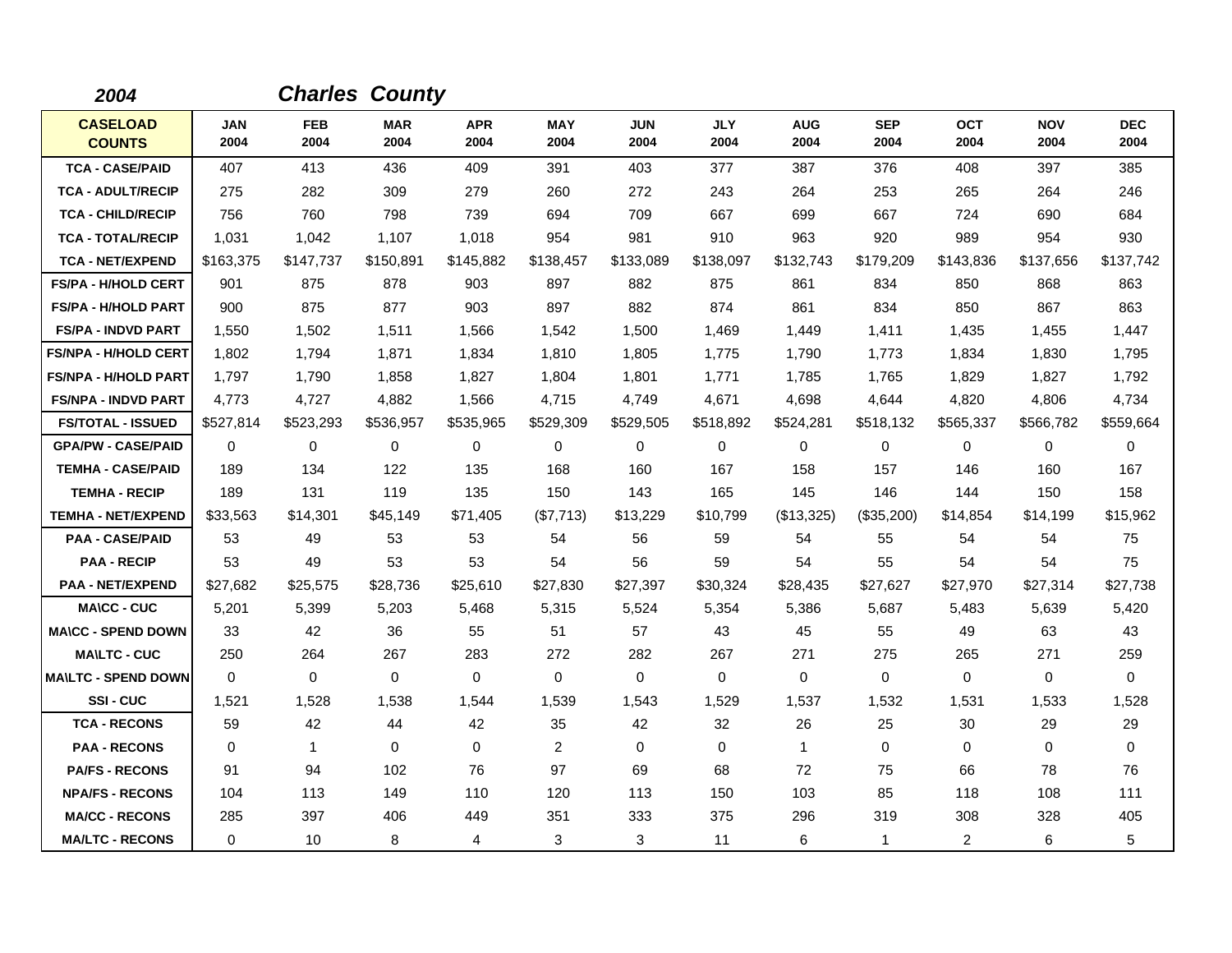| 2005                                   |                    |                    | <b>Charles County</b> |                    |                    |                    |                    |                            |                    |                    |                    |                    |
|----------------------------------------|--------------------|--------------------|-----------------------|--------------------|--------------------|--------------------|--------------------|----------------------------|--------------------|--------------------|--------------------|--------------------|
| <b>APPLICATIONS</b><br><b>ACTIVITY</b> | <b>JAN</b><br>2005 | <b>FEB</b><br>2005 | <b>MAR</b><br>2005    | <b>APR</b><br>2005 | <b>MAY</b><br>2005 | <b>JUN</b><br>2005 | <b>JLY</b><br>2005 | <b>AUG</b><br>2005         | <b>SEP</b><br>2005 | <b>OCT</b><br>2005 | <b>NOV</b><br>2005 | <b>DEC</b><br>2005 |
| <b>TCA - RECD</b>                      | 76                 | 55                 | 68                    | 67                 | 54                 | 68                 |                    |                            |                    |                    |                    |                    |
| <b>TCA - APPRVD</b>                    | 23                 | 44                 | 36                    | 23                 | 22                 | 22                 |                    |                            |                    |                    |                    |                    |
| <b>TCA - N/APPRVD</b>                  | 57                 | 68                 | 53                    | 40                 | 53                 | 59                 |                    | NEW FORMAT AS OF JULY 2005 |                    |                    |                    |                    |
| <b>TCA - CLOSED</b>                    | 34                 | 34                 | 47                    | 43                 | 35                 | 41                 |                    |                            |                    |                    |                    |                    |
| <b>FS/PA - RECD</b>                    | 35                 | 33                 | 45                    | 36                 | 33                 | 31                 |                    |                            |                    |                    |                    |                    |
| <b>FS/PA - APPRVD</b>                  | 33                 | 43                 | 35                    | 43                 | 24                 | 31                 |                    |                            |                    |                    |                    |                    |
| <b>FS/PA - N/APPRVD</b>                | 10                 | 16                 | $\overline{7}$        | 12                 | 5                  | 8                  |                    |                            |                    |                    |                    |                    |
| <b>FS/NPA - RECD</b>                   | 368                | 297                | 344                   | 317                | 272                | 294                |                    | NEW FORMAT AS OF JULY 2005 |                    |                    |                    |                    |
| <b>FS/NPA - APPRVD</b>                 | 287                | 272                | 291                   | 288                | 234                | 220                |                    |                            |                    |                    |                    |                    |
| <b>FS/NPA - N/APPRVD</b>               | 128                | 149                | 126                   | 119                | 132                | 106                |                    |                            |                    |                    |                    |                    |
| <b>TEMHA - RECD</b>                    | 40                 | 21                 | 21                    | 29                 | 22                 | 39                 |                    |                            |                    |                    |                    |                    |
| <b>TEMHA - APPRVD</b>                  | 14                 | $\overline{7}$     | 10                    | 18                 | 14                 | 14                 |                    |                            |                    |                    |                    |                    |
| <b>TEMHA - N/APPRVD</b>                | 21                 | 27                 | 18                    | 15                 | 16                 | 24                 |                    |                            |                    |                    |                    |                    |
| <b>TEMHA - CLOSED</b>                  | 15                 | 19                 | 13                    | 13                 | 11                 | 16                 |                    |                            |                    |                    |                    |                    |
| <b>PAA - RECD</b>                      | 0                  | $\mathbf{1}$       | $\overline{c}$        | 4                  | $\overline{2}$     | 0                  |                    |                            |                    |                    |                    |                    |
| <b>PAA - APPRVD</b>                    | 0                  | $\overline{c}$     | $\overline{c}$        | 4                  | $\mathbf{1}$       | 1                  |                    |                            |                    |                    |                    |                    |
| <b>PAA - N/APPRVD</b>                  | 0                  | 1                  | 0                     | $\mathbf{1}$       | 0                  | 0                  |                    |                            |                    |                    |                    |                    |
| <b>PAA - CLOSED</b>                    | 3                  | 2                  | $\overline{4}$        | 3                  | $\mathbf{1}$       | $\overline{2}$     |                    |                            |                    |                    |                    |                    |
| <b>MA/CC - RECD</b>                    | 492                | 425                | 542                   | 528                | 499                | 522                |                    |                            |                    |                    |                    |                    |
| <b>MA/CC - APPRVD</b>                  | 322                | 372                | 406                   | 423                | 375                | 375                |                    |                            |                    |                    |                    |                    |
| MA/CC - OTO                            | $\overline{2}$     | $\overline{2}$     | $\mathbf 0$           | 0                  | 0                  | $\mathbf{1}$       |                    |                            |                    |                    |                    |                    |
| <b>MA/CC - N/APPRVD</b>                | 176                | 265                | 220                   | 272                | 281                | 255                |                    |                            |                    |                    |                    |                    |
| <b>MA/LTC - RECD</b>                   | 14                 | 8                  | 13                    | 14                 | 8                  | 4                  |                    |                            |                    |                    |                    |                    |
| <b>MA/LTC - APPRVD</b>                 | 12                 | 19                 | 28                    | 14                 | 10                 | 9                  |                    |                            |                    |                    |                    |                    |
| <b>MA/LTC - OTO</b>                    | 0                  | $\mathbf 0$        | $\mathbf 0$           | 0                  | 0                  | $\mathbf 0$        |                    |                            |                    |                    |                    |                    |
| <b>MA/LTC - N/APPRVD</b>               | 21                 | 18                 | 11                    | 11                 | 14                 | 8                  |                    |                            |                    |                    |                    |                    |
| <b>SSI-RECD</b>                        | 11                 | 12                 | 23                    | 16                 | 9                  | 14                 |                    |                            |                    |                    |                    |                    |
| <b>SSI - APPRVD</b>                    | 17                 | 16                 | 27                    | 28                 | 14                 | 17                 |                    |                            |                    |                    |                    |                    |
| SSI-OTO                                | 0                  | 0                  | 0                     | 0                  | 0                  | 0                  |                    |                            |                    |                    |                    |                    |
| <b>SSI - N/APPRVD</b>                  | $\overline{7}$     | 5                  | 10                    | 13                 | 6                  | $\overline{7}$     |                    |                            |                    |                    |                    |                    |